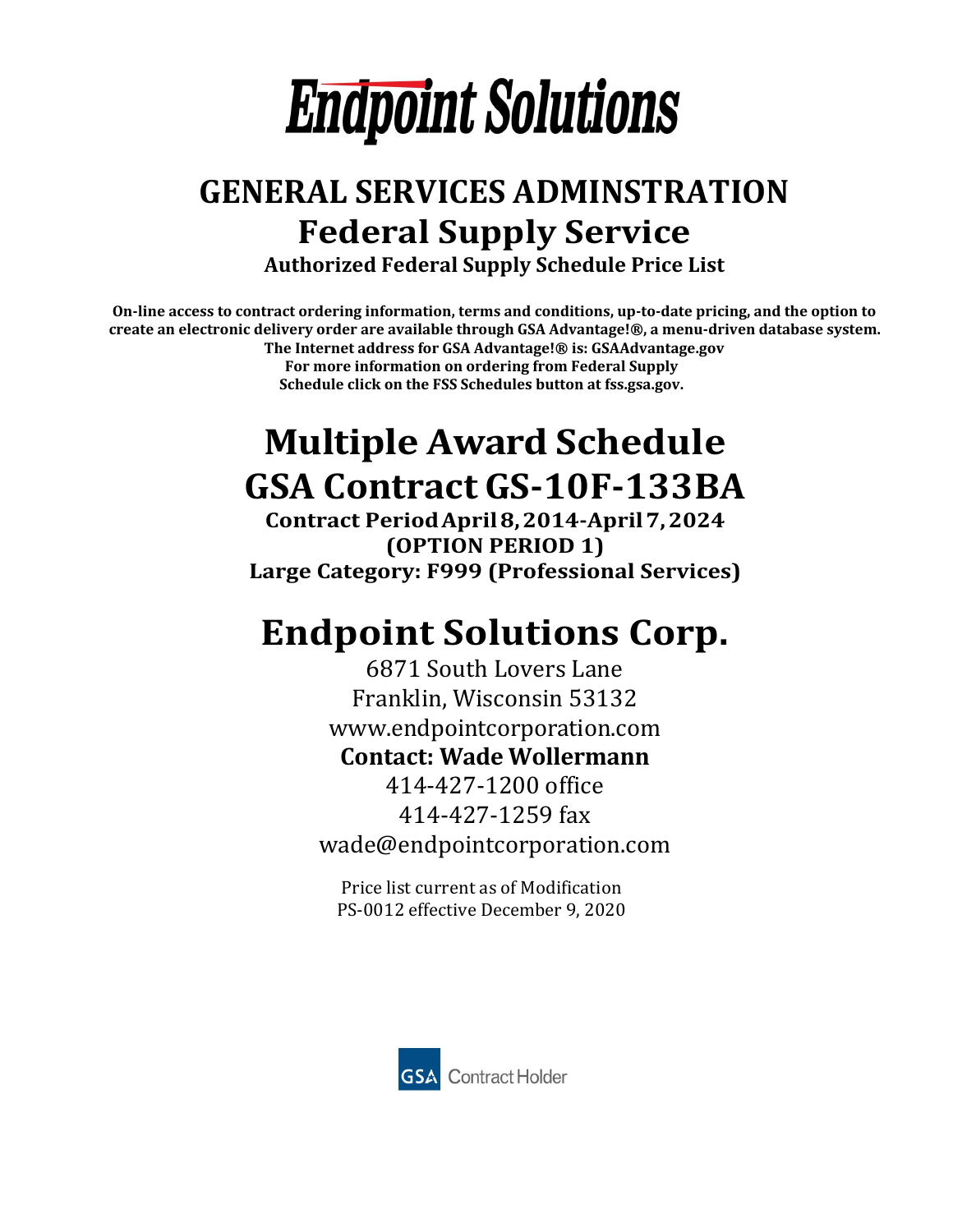### **TABLE OF CONTENTS**

| 1.0 |  |
|-----|--|
| 2.0 |  |
| 3.0 |  |
| 4.0 |  |
| 5.0 |  |
| 5.1 |  |
| 5.2 |  |
| 5.3 |  |
| 6.0 |  |
| 6.1 |  |
| 6.2 |  |
| 6.3 |  |
| 6.4 |  |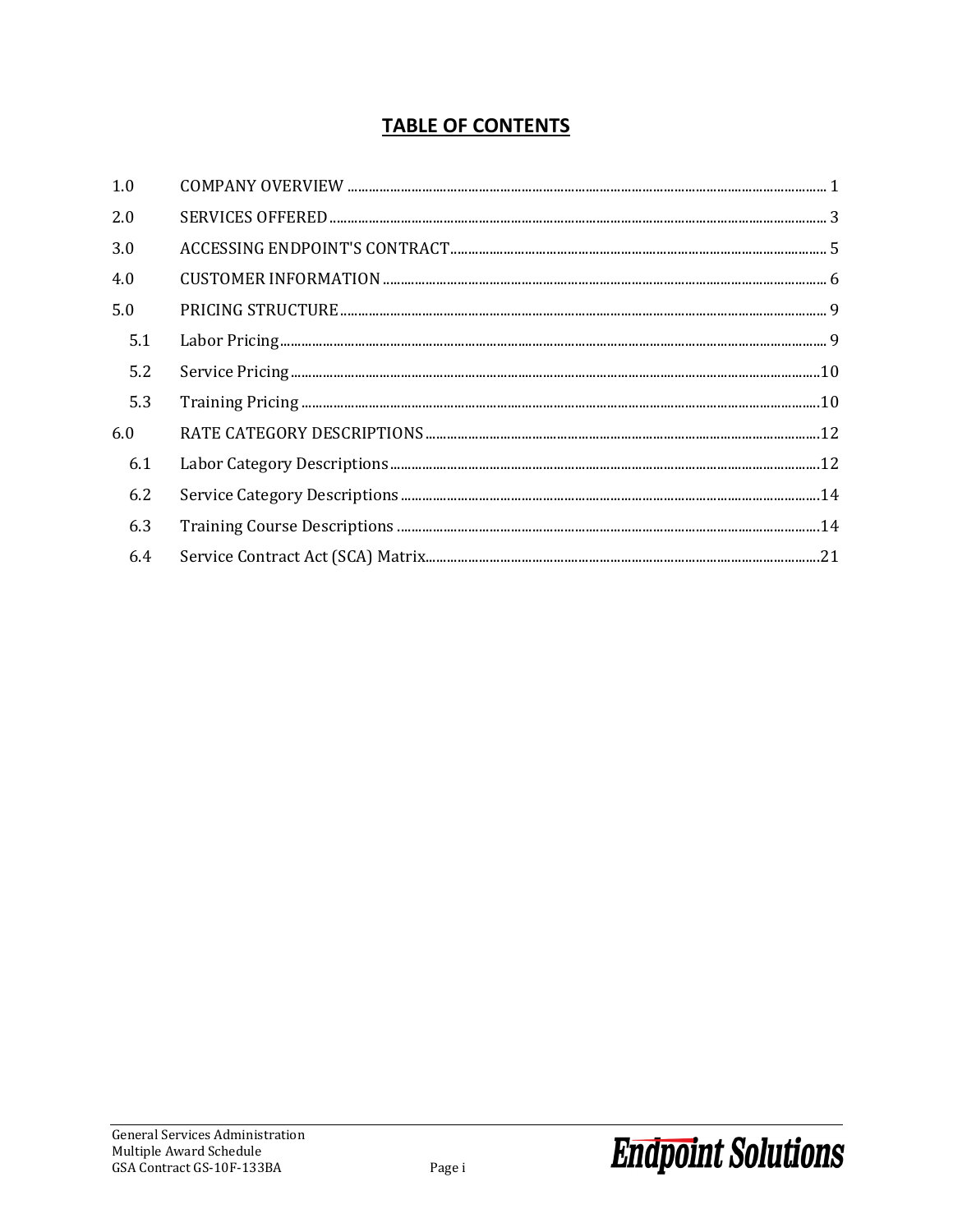### <span id="page-2-0"></span>**1.0 COMPANY OVERVIEW**

Endpoint Solutions Corp. (Endpoint) is a professional service organization with extensive experience completing a wide variety of environmental, health & safety, sustainability, and engineering projects, as well as the flexibility for innovative solutions and the willingness to assume calculated risk. Overall, Endpoint professionals average over 20 years experience.

The name "*Endpoint Solutions*" provides a simple clue to our consulting strategy: provide a solution for our clients' problems which focuses on achieving the desired endpoint. We do not hesitate to quickly and cost-effectively bring a project to its Endpoint because we believe this is the ultimate value to our clients and they will subsequently look to Endpoint the next time a need arises. We also understand that our business is relationship-driven. Therefore, by focusing on building and nurturing long-term relationships, we hope to create a sustainable business for years to come.

Endpoint focuses on a few strategic practices that will maintain and nurture client relationships. These practices include:

- Emphasizing high quality and innovative solutions with an end-focused approach. We differentiate ourselves from our competition by using firm-fixed price and lump sum contracting throughout the various phases of a project to eliminate cost overruns and minimize the need for constant client oversight. Our main goal is to help our clients be successful. By delivering beyond expectations, our clients do not have to worry about surprises when they work with Endpoint.
- Building relationships with our clients. Through the implementation of a strategic alliance network of professionals, Endpoint has the flexibility to develop long-term relationships with clients that may only need our services occasionally, but know that we can find solutions to their problems, whatever they may be and whenever they may arise.

Endpoint distinguishes itself from its competition by being:

- Less risk averse than other firms;
- Relationship focused;
- Innovative with firm-fixed price and lump sum projects and tasks;
- Flexible in-service offerings;
- Committed to begin each project with an end-focused approach; and,
- An access point to a wide variety of qualified contractors and professionals.

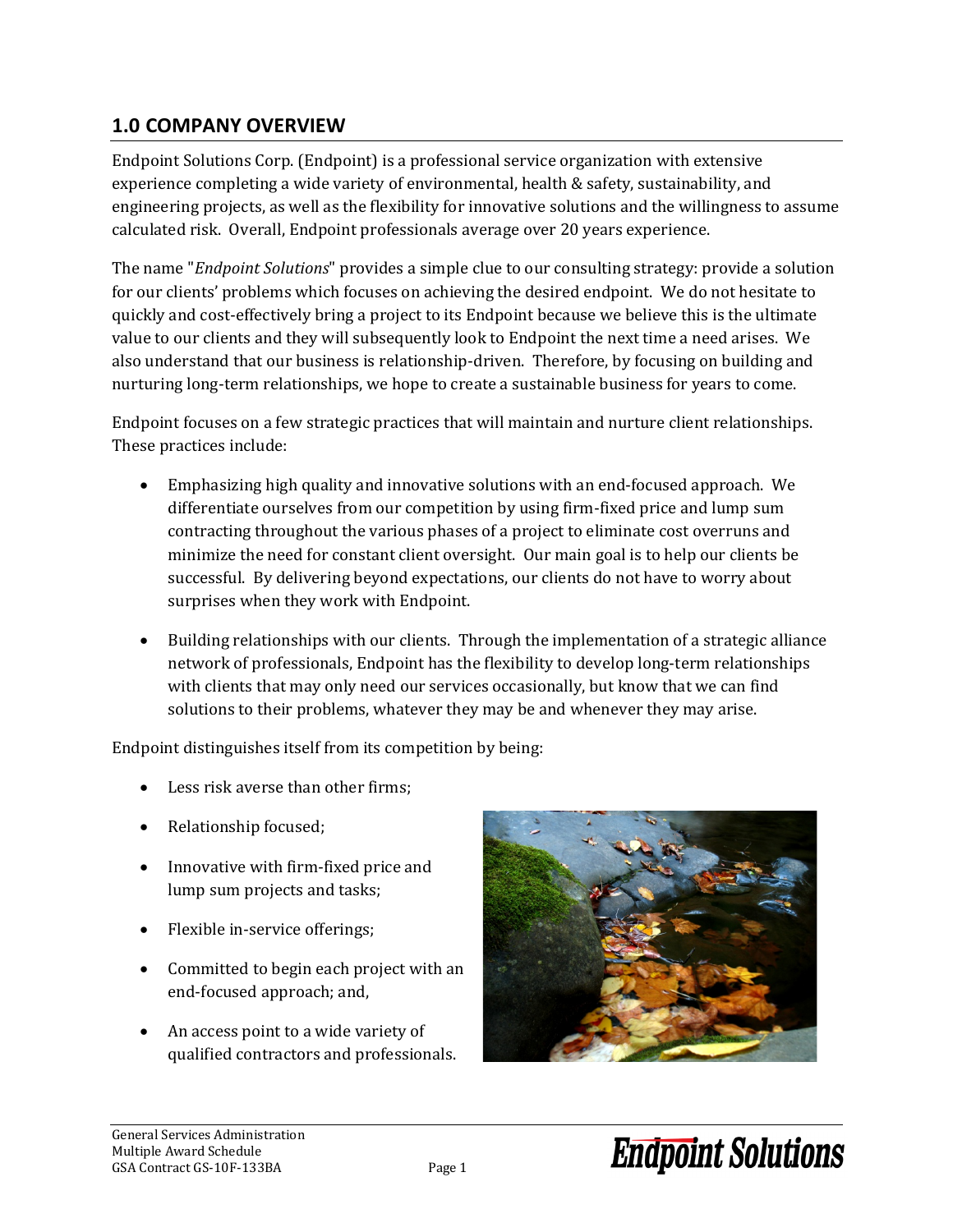Our experience includes the successful completion of projects by our staff for numerous federal agencies throughout the United States. Projects range from \$1MM-plus environmental site characterizations at expansive U.S. Department of Defense Base Realignment & Closure (BRAC) facilities to multi-year contracts for the U.S. Department of Veterans Affairs for inspection, testing and monitoring services.

Since its inception in 2008, Endpoint has quickly risen on numerous business rankings and lists and has been recognized within the industry for our significant revenue and employment growth.



Endpoint is incorporated in the State of Wisconsin and qualifies as a small business enterprise (SBE). Endpoint is registered in the System for Award Management (SAM) and is considered a Small Business for Engineering Services (NAICS Code 541330), Environmental Consulting Services (NAICS Code 541620) and All Other Professional, Scientific and Technical Services (NAICS Code 541990).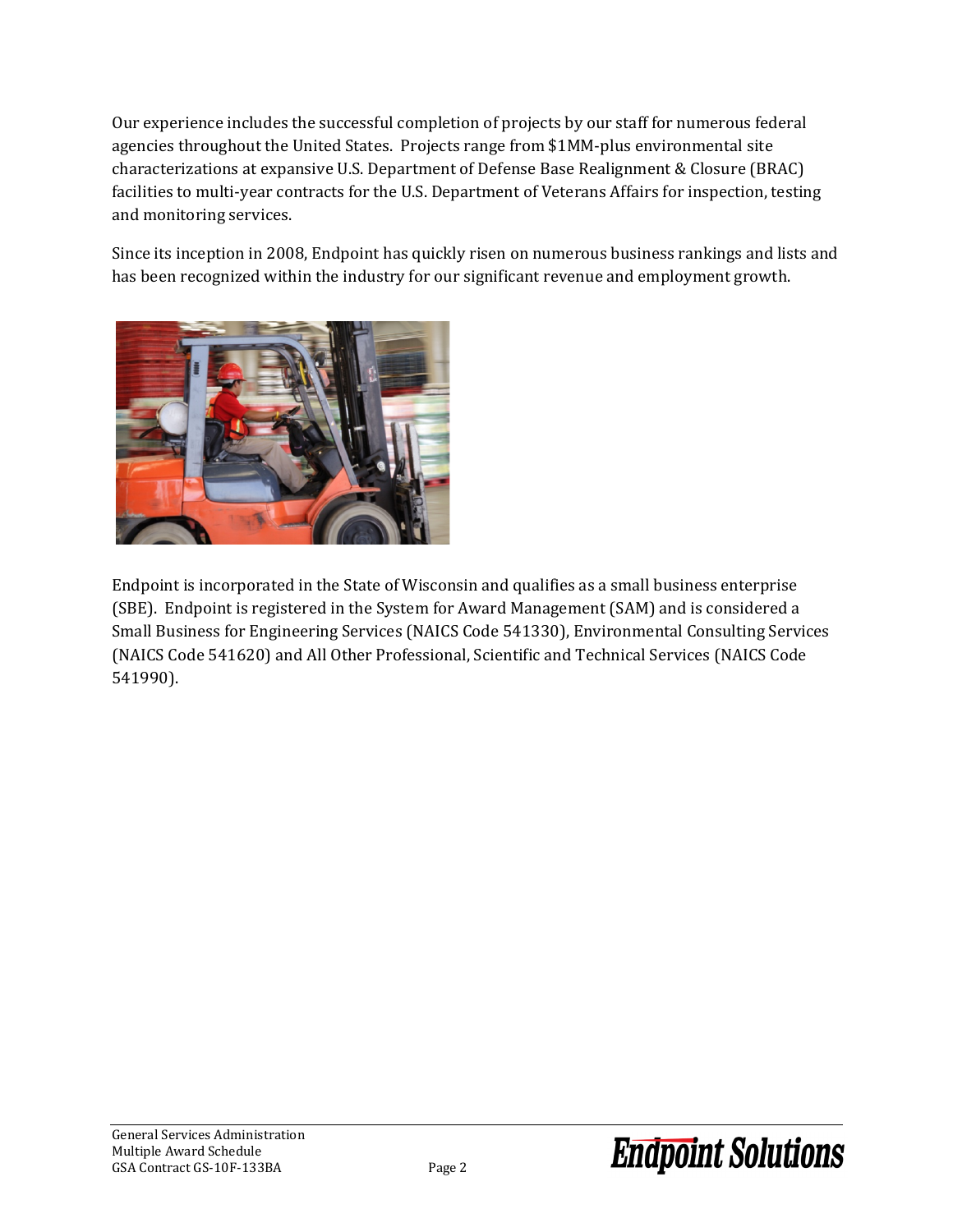### <span id="page-4-0"></span>**2.0 SERVICES OFFERED**

Services offered by Endpoint under SINs *541620 Environmental Consulting Services; 611430 Professional and Management Development Training; 562112 Hazardous Waste Disposal Services;*  and *562910REM Environmental Remediation Services* are a combination of traditional and specialized environmental consulting and engineering services. Utilizing their extensive experience, delivery of technical solutions and high level of customer service, Endpoint professionals have developed solid and long-lasting business relationships with our clients. Unencumbered of traditional consulting firm bureaucracy, Endpoint will utilize their expertise and customer service to provide an enhanced level of consulting services in the following areas.

#### **Investigative Services**

- Environmental Site Assessments—Phase I & II
- Environmental Monitoring, Sampling and Analysis
- Tank Closure Assessments
- Leaking Underground Storage Tank (LUST) Consulting Services
- Due Diligence, Data Gap Assessments and Liability Quantifications
- RCRA and CERCLA Site Investigations and Characterization
- Groundwater Contaminant Fate/Transport Modeling
- Environmental Impact Statements
- Wetland, Watershed and Natural Resource Consulting and Planning
- Asbestos/Lead/Universal Waste Survey and Abatement Management
- Brownfield Restoration Assessments
- Corrective Action Analyses, Planning and Forecasting
- Feasibility and Corrective Measures Studies
- Remedial Design for Hazardous & Petroleum Contaminated Sites
- Remediation System Design
- Remedial Action Plan Development and Implementation
- Remedial Action Oversight & Documentation

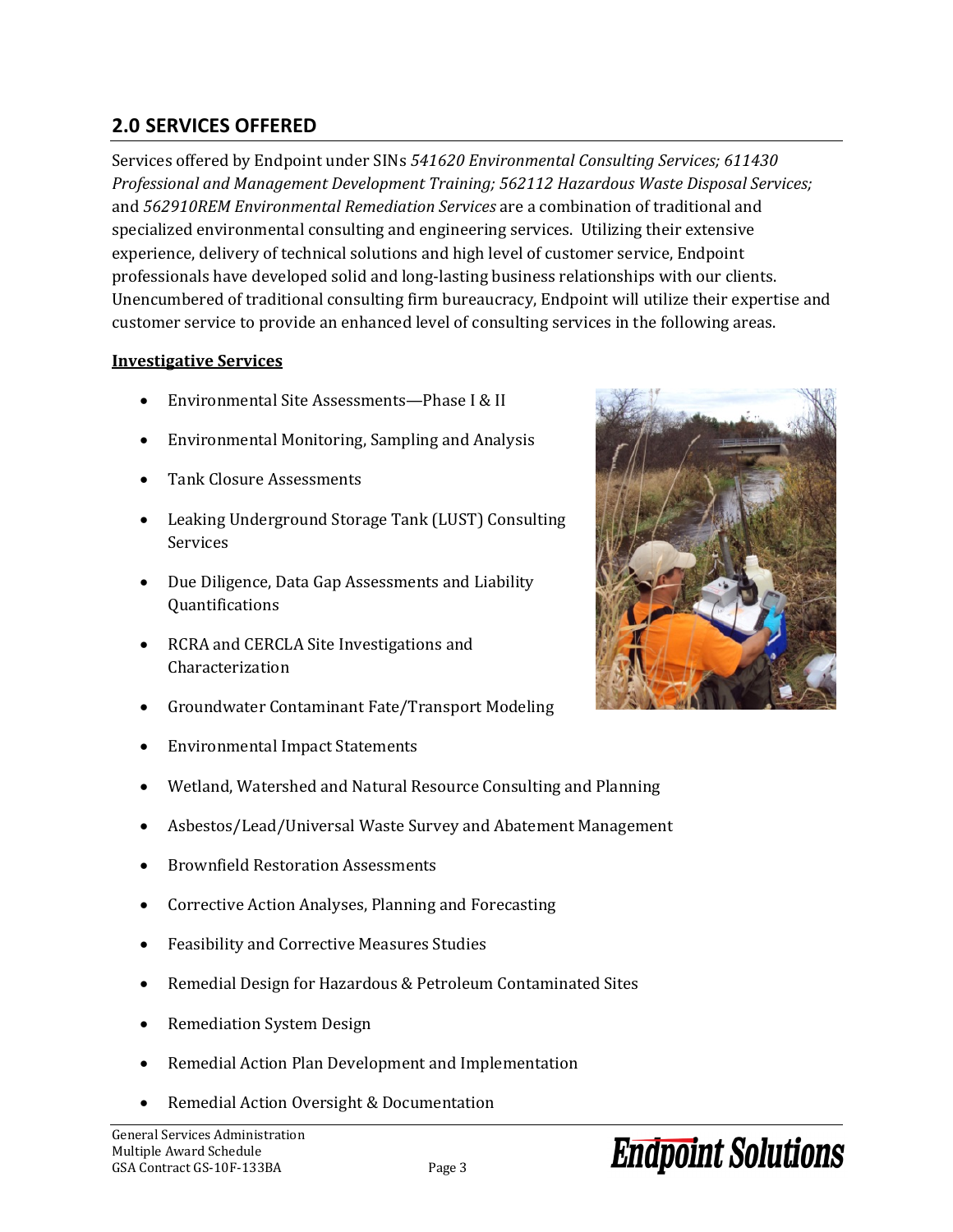#### **Regulatory Solutions**

- Environmental Project & Program Management
- Permitting and Regulatory Reporting
- Compliance Assessments, Auditing, Inventories and Data Management
- Sustainability Assessments
- ISO 14001 and OHSAS 18001 Program Development/Implementation
- Health & Safety Program Evaluation & Training
- Energy Conservation Best Management Practices
- Industrial Hygiene Monitoring
- Hazardous Waste Contingency Planning
- Waste Management & Source Reduction Evaluations
- Air Permitting & Reporting
- Air Emission Inventories
- Storm Water Pollution Prevention Plans (SWPPP) and Permitting
- Storm Water Management Planning
- National Pollutant Discharge Elimination System (NPDES) Permitting & Monitoring
- Green Infrastructure Design
- Floodplain Evaluation
- Spill Prevention Control and Countermeasure (SPCC) Plans and Permitting
- Hazardous & Flammable Liquid Process and Storage Tank Permitting, Certification and Design
- Erosion and Sedimentation Control Planning and Design

For additional information on Endpoint's service offerings, please visit our website at [www.endpointcorporation.com.](file://Endpoint1/Projects/GSA/Contract/www.endpointcorporation.com) 

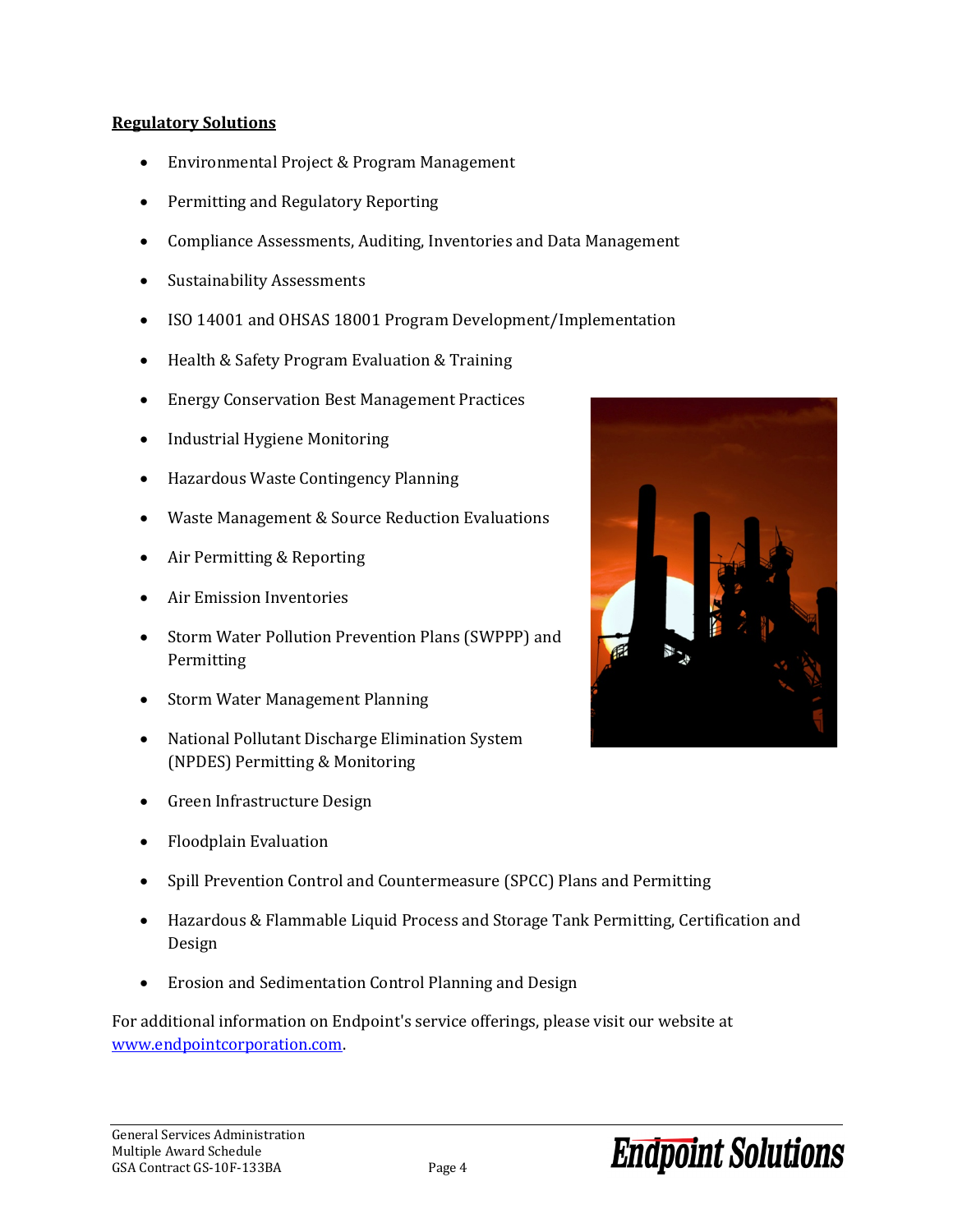### <span id="page-6-0"></span>**3.0 ACCESSING ENDPOINT'S CONTRACT**

Free GSA Schedules training is available by accessing the Center for Acquisition Excellence at [www.gsa.gov/centerforacquisitionexcellence.](file://Endpoint1/Projects/GSA/Contract/www.gsa.gov/centerforacquisitionexcellence)

Endpoint's GSA Schedule and Contract is intended to simplify and streamline the procurement process for our federal customers. Buyers can order services from Endpoint's GSA Environmental Services Contract using the following general steps:

**Step 1** - **Develop a Statement of Work.** Statements of work include the applicable SIN, a description of the work to be performed, the site(s) name and location(s), the period of performance, any applicable standards, required deliverables and other special requirements for the work.

**Step 2** - **Cost Estimate.** Develop a governmental cost estimate using the standard format acceptable to your agency.

**Step 3** - **Request a Quote.** Request a quote from at least three (3) qualified GSA Environmental Service Contract firms. A list of contract holders is available at [www.gsaelibrary.gsa.gov.](file://Endpoint1/Projects/GSA/Contract/www.gsaelibrary.gsa.gov) The request for quote may include both qualification and cost requirements. Endpoint's contact information is listed in *Section 4.0 Customer Information.*

**Step 4** - **Best Value Assessment.** Once quotes have been received, select a service provider based on "best value". Best value takes into account not only cost but other factors such as past performance, technical capability and other special qualifications.

**Step 5 - Award Task Order.** A task order should be prepared for the selected firm and the work can be awarded under the firm's existing GSA Environmental Service Contract. Endpoint's contract number is *GS-10F-133BA*.

For more information on Endpoint and our services please visit our website at [www.endpointcorporation.com](file://Endpoint1/Projects/GSA/Contract/www.endpointcorporation.com%20) or contact Wade Wollermann at (414) 427-1200 or [wade@endpointcorporation.com.](file://Endpoint1/Projects/GSA/Contract/wade@endpointcorporation.com)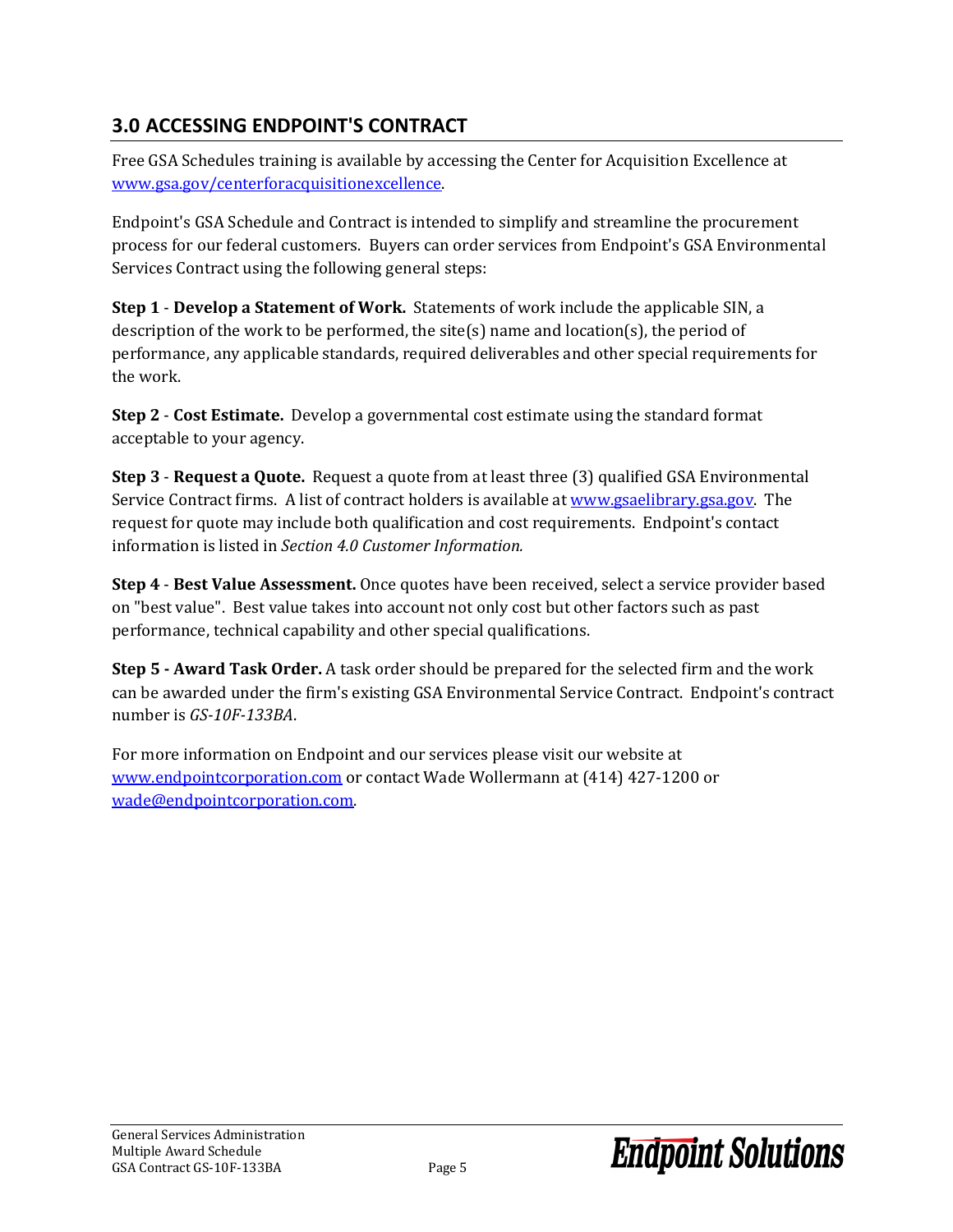### <span id="page-7-0"></span>**4.0 CUSTOMER INFORMATION**

### **1a. Table of Awarded Special Item Number(s):**

| <b>SIN</b> | <b>SIN Description</b>                           |
|------------|--------------------------------------------------|
| 541620     | <b>Environmental Consulting Services</b>         |
| 611430     | Professional and Management Development Training |
| 562112     | Hazardous Waste Disposal Services                |
| 562910REM  | <b>Environmental Remediation Services</b>        |
| OLM        | Order-Level Materials (OLMs)                     |

- **1b. Lowest priced model number and lowest unit price for that model:** See *Sections 5.2 and 5.3 Price Lists*.
- **1c. Hourly rates**: See *Sections 5.1 and 6.1 Price Lists.*
- **2. Maximum Order:** \$1,000,000.00
- **3. Minimum Order:** \$100.00
- **4. Geographic Coverage (delivery Area):** Domestic and Overseas
- **5. Point(s) of production:** N/A
- **6. Discount from list prices or statement of net price:** Government net prices (discounts already deducted). See *Section 5.0 Price Lists*.
- **7. Quantity discounts:** Volume discounts on large dollar orders may be offered. Exact discount and terms to be negotiated on individual issued task orders.
- **8. Prompt payment terms:** 1% 10 days; Net 30 days. Information for Ordering Offices: Prompt payment terms cannot be negotiated out of the contractual agreement in exchange for other concessions.
- **9a. Notification that Government purchase cards are accepted up to the micro-purchase threshold:** Yes
- **9b. Notification whether Government purchase cards are accepted or not accepted above the micro-purchase threshold:** Will accept
- **10. Foreign items:** None
- **11a. Time of Delivery:** To be specified with the ordering agency on each task order.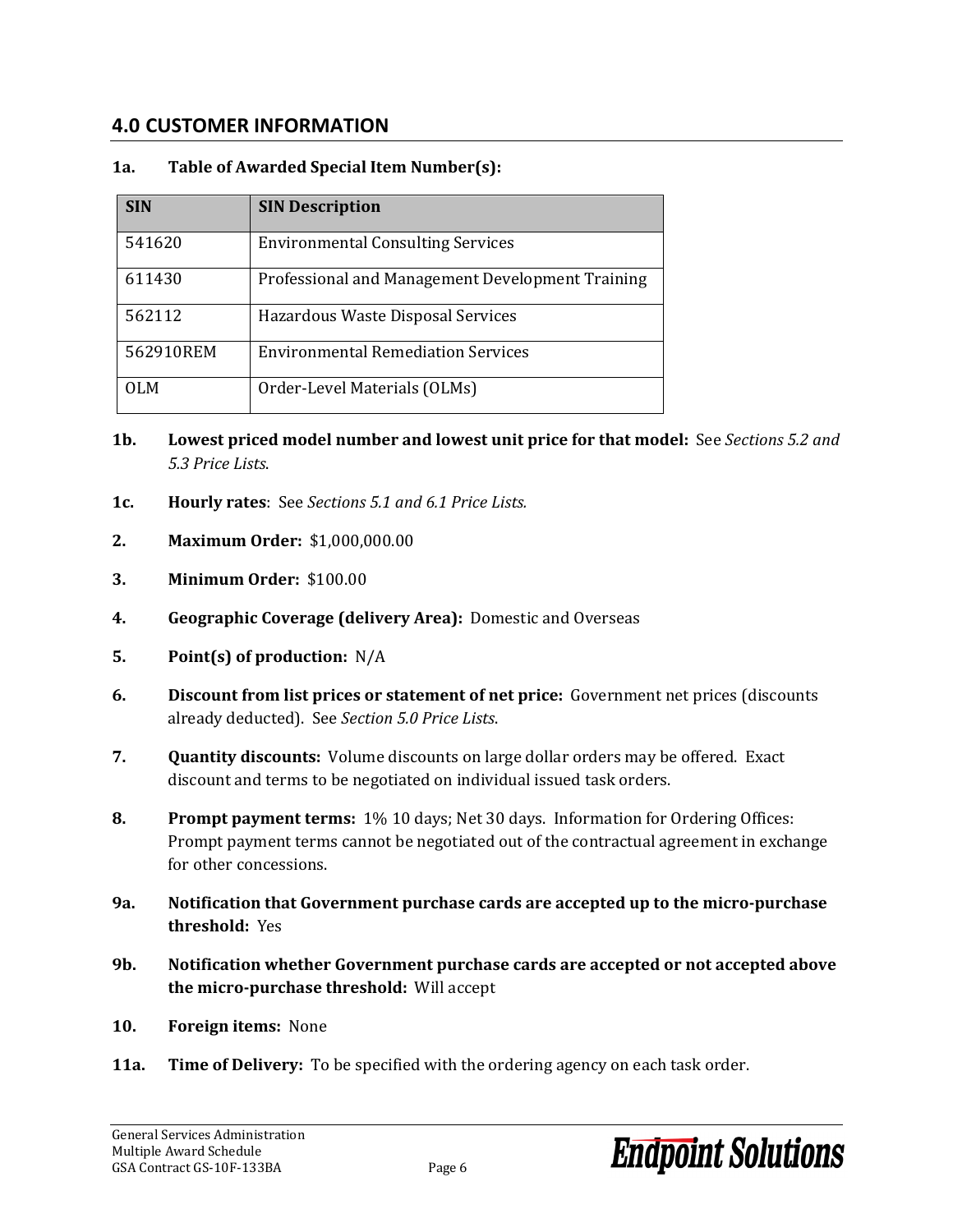- **11b. Expedited Delivery:** Items available for expedited delivery are noted in this price list. (Not available)
- **11c. Overnight and 2-Day Delivery:** Not available.
- **11d. Urgent Requirements:** Agencies are advised to contact Endpoint
- **12. F.O.B Points(s):** FOB Destination.
- **13a. Ordering Address:** Endpoint Solutions Corp. Wade C. Wollermann 6871 South Lovers Lane Franklin, Wisconsin 53132 Phone (414) 427-1200 Fax (414) 427-1259 Email: [wade@endpointcorporation.com](file://Endpoint1/Projects/GSA/Contract/wade@endpointcorporation.com)

**13b. Ordering Procedures:** For supplies and services, the ordering procedures, information on Blanket Purchase Agreements (BPA's) are found in Federal Acquisition Regulation (FAR) 8.405-3*.*

| 14. | Payment address(es): | <b>Endpoint Solutions Corp.</b> |
|-----|----------------------|---------------------------------|
|     |                      | 6871 South Lovers Lane          |
|     |                      | Franklin, Wisconsin 53132       |

- **15. Warranty provision:** Endpoint's standard commercial warranty.
- **16. Export Packing Charges (if applicable):** N/A
- **17. Terms and conditions of Government purchase card acceptance (any thresholds above the micro-purchase level):** Contact Endpoint for Urgent delivery requirements.
- **18. Terms and conditions of rental, maintenance, and repair (if applicable):** N/A
- **19. Terms and conditions of installation (if applicable):** N/A
- **20. Terms and conditions of repair parts indicating date of parts price lists and any discounts from list prices (if applicable):** N/A
- **20a. Terms and conditions for any other services (if applicable):** N/A
- **21. List of service and distribution points (if applicable):** N/A
- **22. List of participating dealers (if applicable):** N/A
- **23. Preventive maintenance (if applicable):** N/A
- **24a. Environmental attributes, e.g., recycled content, energy efficiency, and/or reduced pollutants:** N/A
- **25. Data Universal Numbering System (DUNS) number:** 825408797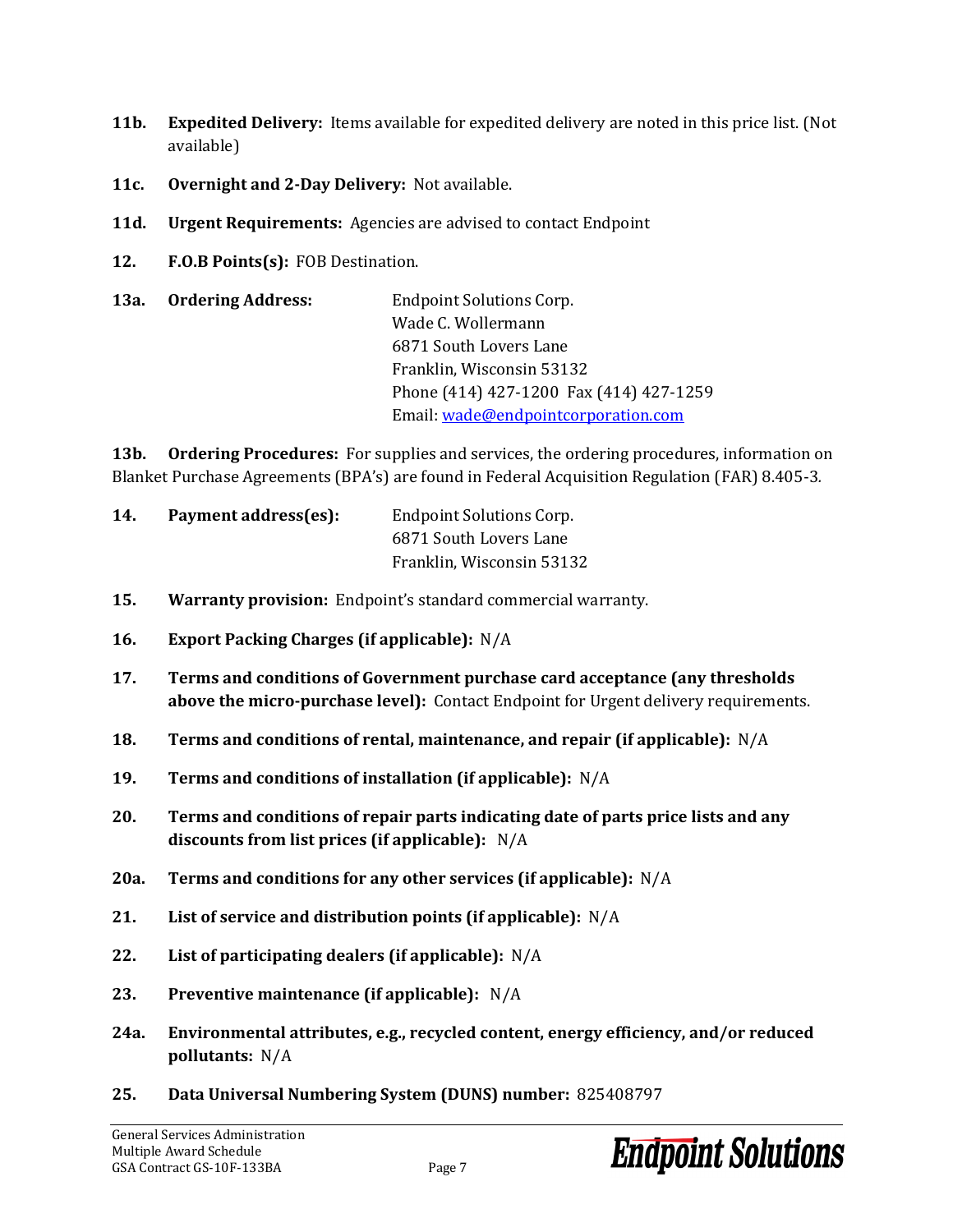- **26. Notification regarding registration in System for Award Management (SAM) database:** Registered
- **27. Contract Period:** April 8, 2014 through April 7, 2024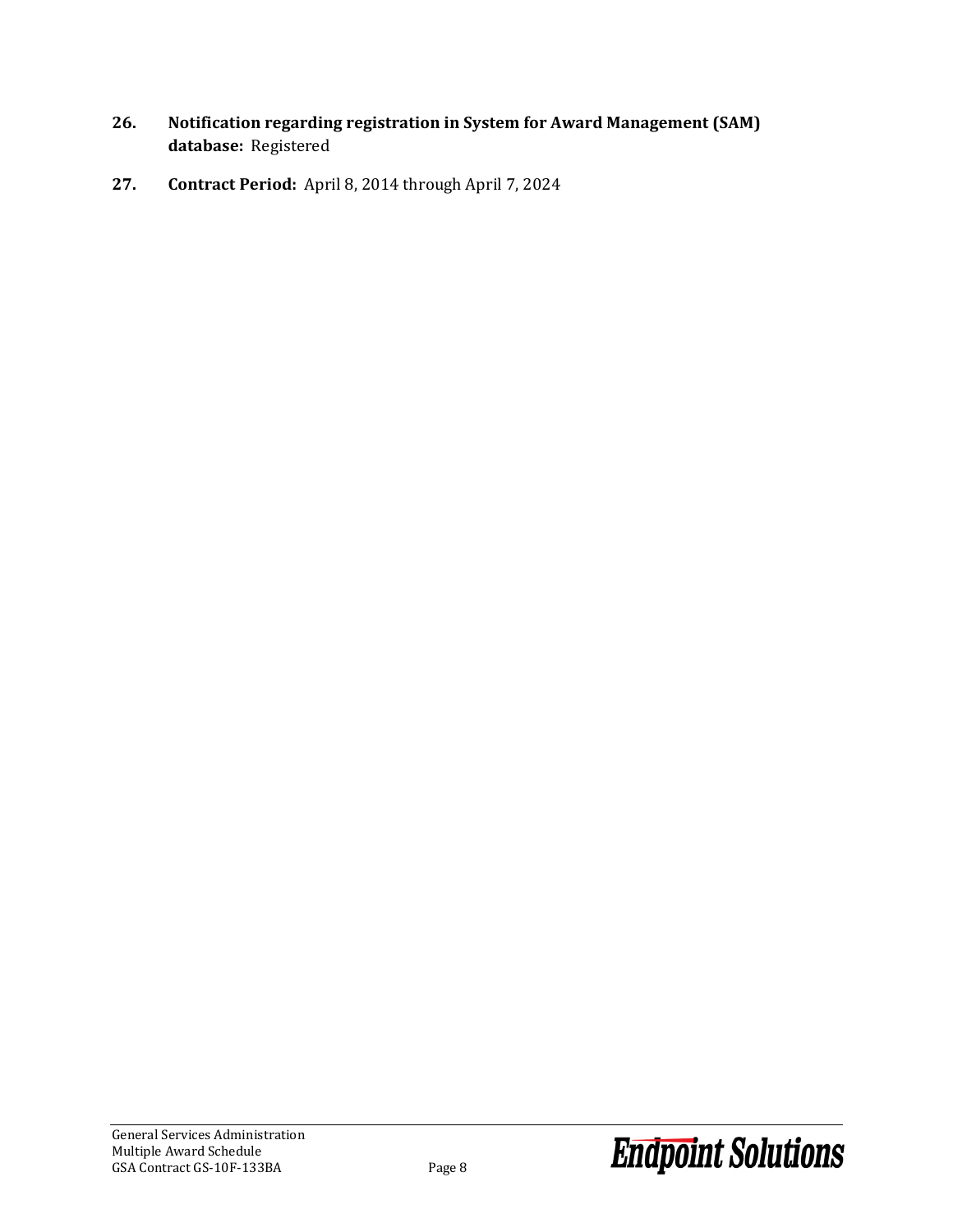### <span id="page-10-0"></span>**5.0 PRICING STRUCTURE**

The following sections detail the awarded rates for Endpoint through GSA for specific labor categories, services, and training. Rates are subject to economic price adjustment and reviewed annually by GSA and Endpoint. Rates apply to work at customer location and/or Endpoint office locations. Costs for transportation, lodging, meals and incidental expenses are not included in the prices offered and will be offered at the task order level as applicable. Non-schedule items will be clearly identified on task orders.

### <span id="page-10-1"></span>**5.1 LABOR PRICING**

Labor rates presented below represent the maximum billing rate for an Endpoint professional meeting the listed education and experience levels. See *Section 6.1 - Labor Category Descriptions* for additional detail on each line item. Endpoint provides the best value available to our clients by billing employees based on the actual type of task they will be performing, not strictly their experience/education level. For instance, a Principal Consultant performing a task that only calls for Technician-level expertise, will be billed at the applicable Technician hourly rate. This allows Endpoint to apply more expertise and experience to tasks than typical firms at a significant saving to the client. Endpoint's proposals will reflect this pricing strategy.

| SIN(s)                            | <b>Awarded Labor Category</b>       | <b>Minimum</b><br><b>Education</b> | <b>Minimum</b><br><b>Experience</b><br>(Years) | <b>GSA</b><br><b>Awarded</b><br><b>Rate (Hour)</b> |
|-----------------------------------|-------------------------------------|------------------------------------|------------------------------------------------|----------------------------------------------------|
| 541620, 611430, 562112, 562910REM | Senior Advisor                      | <b>Bachelors</b>                   | 30                                             | \$140.55                                           |
| 541620, 611430, 562112, 562910REM | <b>Principal Consultant</b>         | <b>Bachelors</b>                   | 10                                             | \$131.18                                           |
| 541620, 611430, 562112, 562910REM | Consultant IV                       | <b>Bachelors</b>                   | 20                                             | \$119.90                                           |
| 541620, 562112, 562910REM         | Consultant III                      | <b>Bachelors</b>                   | 10                                             | \$104.79                                           |
| 541620, 562112, 562910REM         | Consultant II                       | <b>Bachelors</b>                   | 3                                              | \$93.70                                            |
| 541620, 562112, 562910REM         | Consultant I                        | <b>Bachelors</b>                   | $\Omega$                                       | \$79.65                                            |
| 541620, 562112, 562910REM         | Technician IV                       | <b>High School</b>                 | 20                                             | \$89.02                                            |
| 541620, 562112, 562910REM         | Technician III                      | <b>High School</b>                 | 10                                             | \$71.68                                            |
| 541620, 562112, 562910REM         | Technician II                       | <b>High School</b>                 | 3                                              | \$70.28                                            |
| 541620, 562112, 562910REM         | Technician I                        | <b>High School</b>                 | $\mathbf{0}$                                   | \$53.60                                            |
| 541620, 562112, 562910REM         | CAD/GIS Specialist II               | Associates                         | $\mathbf{1}$                                   | \$70.28                                            |
| 541620, 562112, 562910REM         | Administrator I                     | <b>High School</b>                 | $\mathbf{1}$                                   | \$42.17                                            |
| 541620, 562910REM                 | Asbestos Supervisor                 | <b>High School</b>                 | $\mathbf{1}$                                   | \$105.88                                           |
| 541620, 562910REM                 | Asbestos Inspector                  | <b>High School</b>                 | $\mathbf{1}$                                   | \$89.02                                            |
| 541620, 562112, 562910REM         | <b>Industrial Hygienist</b>         | <b>Bachelors</b>                   | $\mathbf{1}$                                   | \$116.19                                           |
| 541620, 562910REM                 | <b>Infection Control Specialist</b> | <b>High School</b>                 | 3                                              | \$105.88                                           |
| 541620, 562112, 562910REM         | Project Manager                     | <b>Bachelors</b>                   | 10                                             | \$119.90                                           |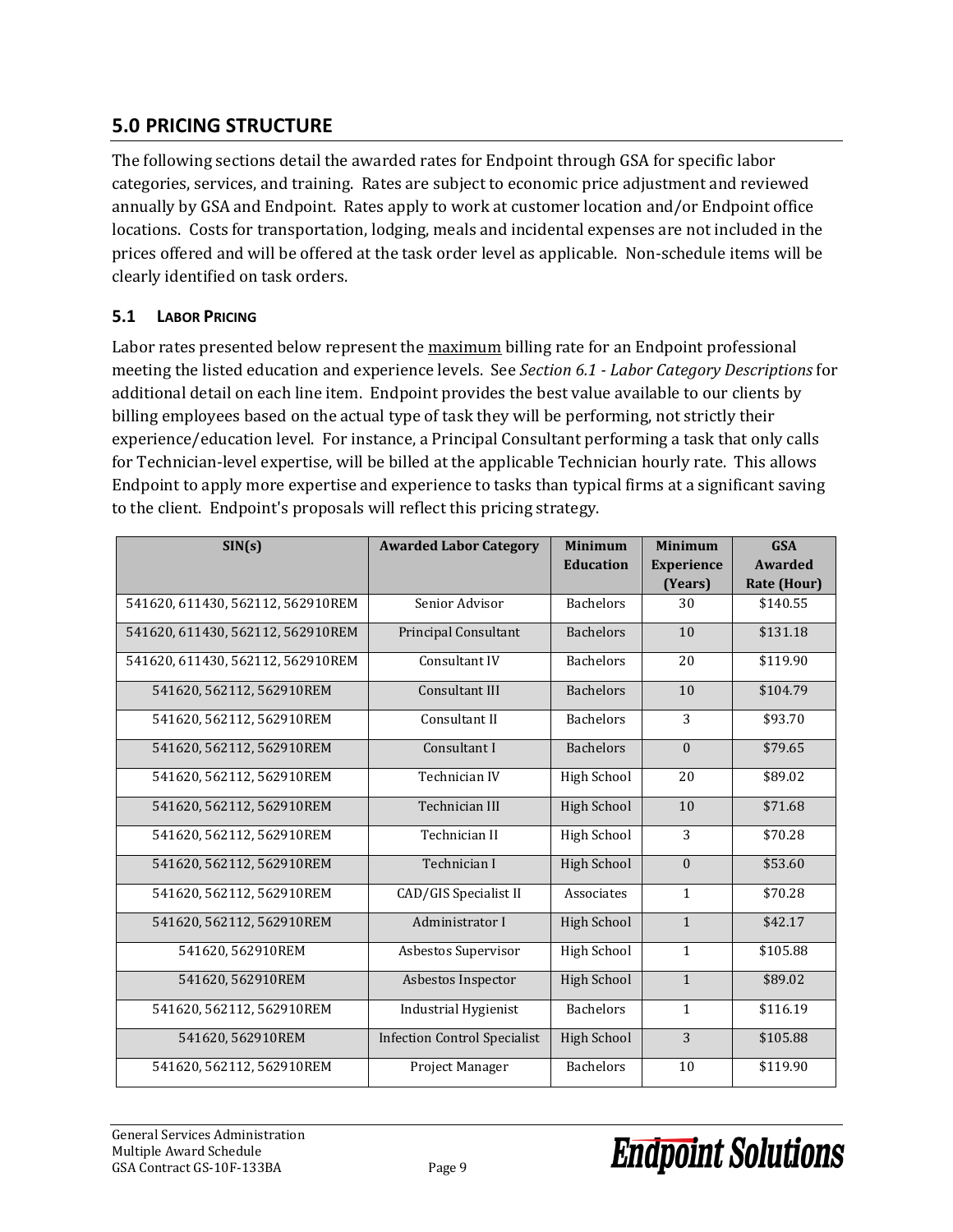### <span id="page-11-0"></span>**5.2 SERVICE PRICING**

Service prices are provided below for lump sum task orders. See *Section 6.2 - Service Category Descriptions* for additional detail on each line item.

| <b>Awarded Service Category</b>                                                                       | <b>GSA</b><br><b>Awarded</b><br>Rate |
|-------------------------------------------------------------------------------------------------------|--------------------------------------|
| Phase I ESA - Undeveloped Property                                                                    | \$1,436.22                           |
| (<10 acres, no buildings, no known environmental issues)                                              |                                      |
| Phase I ESA - Undeveloped Property                                                                    | \$1,723.47                           |
| (<10 acres, includes structures and/or known environmental issues)                                    |                                      |
| Phase I ESA - Undeveloped Property Upcharge                                                           | \$95.75                              |
| (each additional 10 acres up to 40 acres total)                                                       |                                      |
| Phase I ESA - Commercial Property                                                                     | \$1,723.47                           |
| (<10 acres and/or <100,000 ft2 building, no known environmental issues)                               |                                      |
| Phase I ESA - Commercial Property                                                                     | \$2,393.70                           |
| (<10 acres and/or <100,000 ft2 building, includes known environmental issues)                         |                                      |
| Phase I ESA - Commercial Property Upcharge                                                            | \$191.50                             |
| (each additional 10 acres up to 40 acres total or each additional 33,000 ft2 up to 200,000 ft2 total) |                                      |
| Phase I ESA - Industrial Property                                                                     | \$1,914.96                           |
| (<10 acres and/or <100,000 ft2 building, no known environmental issues)                               |                                      |
| Phase I ESA - Industrial Property                                                                     | \$2,393.70                           |
| (<10 acres and/or <100,000 ft2 building, includes known environmental issues)                         |                                      |
| Phase I ESA - Industrial Property Upcharge                                                            | \$95.75                              |
| (each additional 5 acres up to 90 acres total or each additional 25,000 ft2 up to 500,000 ft2 total)  |                                      |
| Regulatory Agency File Review                                                                         | \$478.74                             |
|                                                                                                       |                                      |
|                                                                                                       |                                      |

#### <span id="page-11-1"></span>**5.3 TRAINING PRICING**

Training prices are provided below for standard training topics via lump sum task orders. See *Section 6.3 - Training Category Descriptions* for additional detail on each line item. Additional training topics or customized/combined course offerings can be provided to fit a specific client's needs utilizing either non-schedule lump sum pricing or the hourly labor rates in *Section 5.1*.

| <b>Awarded Training Course</b>              | <b>GSA Awarded Rate</b> |
|---------------------------------------------|-------------------------|
| NFPA 70E for Qualified Electrical Employees | \$544.08 (per course)   |
| Unqualified Electrical                      | \$352.64 (per course)   |
| Lockout/Tagout - Authorized Employees       | \$352.64 (per course)   |
| Lockout/Tagout - Affected Employees         | \$352.64 (per course)   |
| RCRA Hazardous Waste Training               | $$352.64$ (per course)  |
| Elevated Work                               | \$493.70 (per course)   |
| Powered Electrical Trucks (Forklifts, etc.) | \$392.95 (per course)   |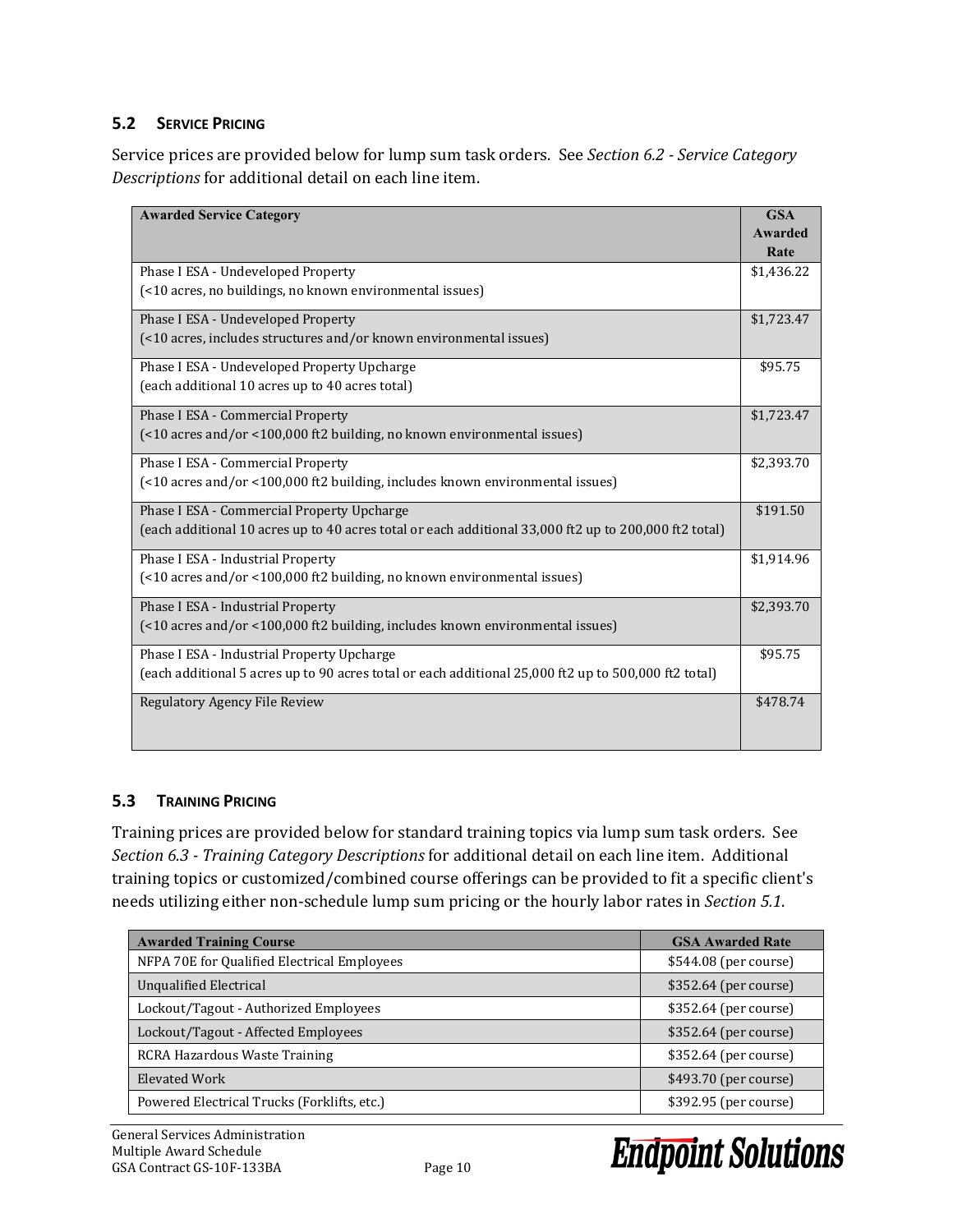| <b>Awarded Training Course</b>                        | <b>GSA Awarded Rate</b> |
|-------------------------------------------------------|-------------------------|
| <b>Respiratory Protection Training</b>                | \$352.64 (per course)   |
| <b>Fit Test for Respirators</b>                       | \$24.69 (per person)    |
| Hot Work                                              | \$352.64 (per course)   |
| <b>Hazard Communication</b>                           | \$352.64 (per course)   |
| <b>Confined Space</b>                                 | \$544.08 (per course)   |
| Personal Protective Equipment                         | \$352.64 (per course)   |
| Hand and Power Tool - Use & Inspection                | \$352.64 (per course)   |
| <b>DOT Hazardous Materials</b>                        | \$413.10 (per course)   |
| HAZWOPER 8-Hour Refresher                             | \$246.85 (per person)   |
| Anhydrous Ammonia Awareness                           | \$352.64 (per course)   |
| Fire Extinguisher Classroom/Hands On                  | \$413.10 (per course)   |
| <b>Chemical Safety Awareness</b>                      | \$352.64 (per course)   |
| <b>Bloodborne Pathogens</b>                           | \$352.64 (per course)   |
| <b>DOT Driver Training</b>                            | \$352.64 (per course)   |
| <b>Asbestos Awareness</b>                             | \$352.64 (per course)   |
| Lead in General Industry                              | \$352.64 (per course)   |
| <b>Commercial Driver License Test Preparation</b>     | \$352.64 (per person)   |
| DOT Security Awareness and Security Specific Training | \$352.64 (per course)   |
| <b>Emergency Action/Fire Prevention Plan Training</b> | \$352.64 (per course)   |
| Ladder Safety                                         | \$352.64 (per course)   |
| Mobile Elevated Work Platform                         | \$352.64 (per course)   |
| <b>Facility Environmental Overview</b>                | \$392.95 (per course)   |
| Spill Prevention, Control, and Countermeasures        | \$352.64 (per course)   |
| Workplace Harassment                                  | \$493.70 (per course)   |
| Methylene Chloride                                    | \$352.64 (per course)   |
| <b>Supervisor Safety Awareness Training</b>           | \$352.64 (per course)   |
| <b>Storm Water Pollution Prevention</b>               | \$352.64 (per course)   |
| <b>Introduction to Process Safety Management</b>      | \$352.64 (per course)   |
| <b>Process Safety Management</b>                      | \$1,183.88 (per course) |
| Ergonomics                                            | \$352.64 (per course)   |
| OSHA 10-Hour General Safety for Industry              | \$1,471.03 (per course) |
| OSHA 30-Hour General Safety for Industry              | \$4,181.36 (per course) |
| Hearing Protection/Conservation                       | \$544.08 (per course)   |
| <b>Global Harmonization Standards</b>                 | \$544.08 (per course)   |
| <b>Excavation Competent Person</b>                    | \$785.89 (per course)   |
| Combustible Dust Hazards                              | \$352.64 (per course)   |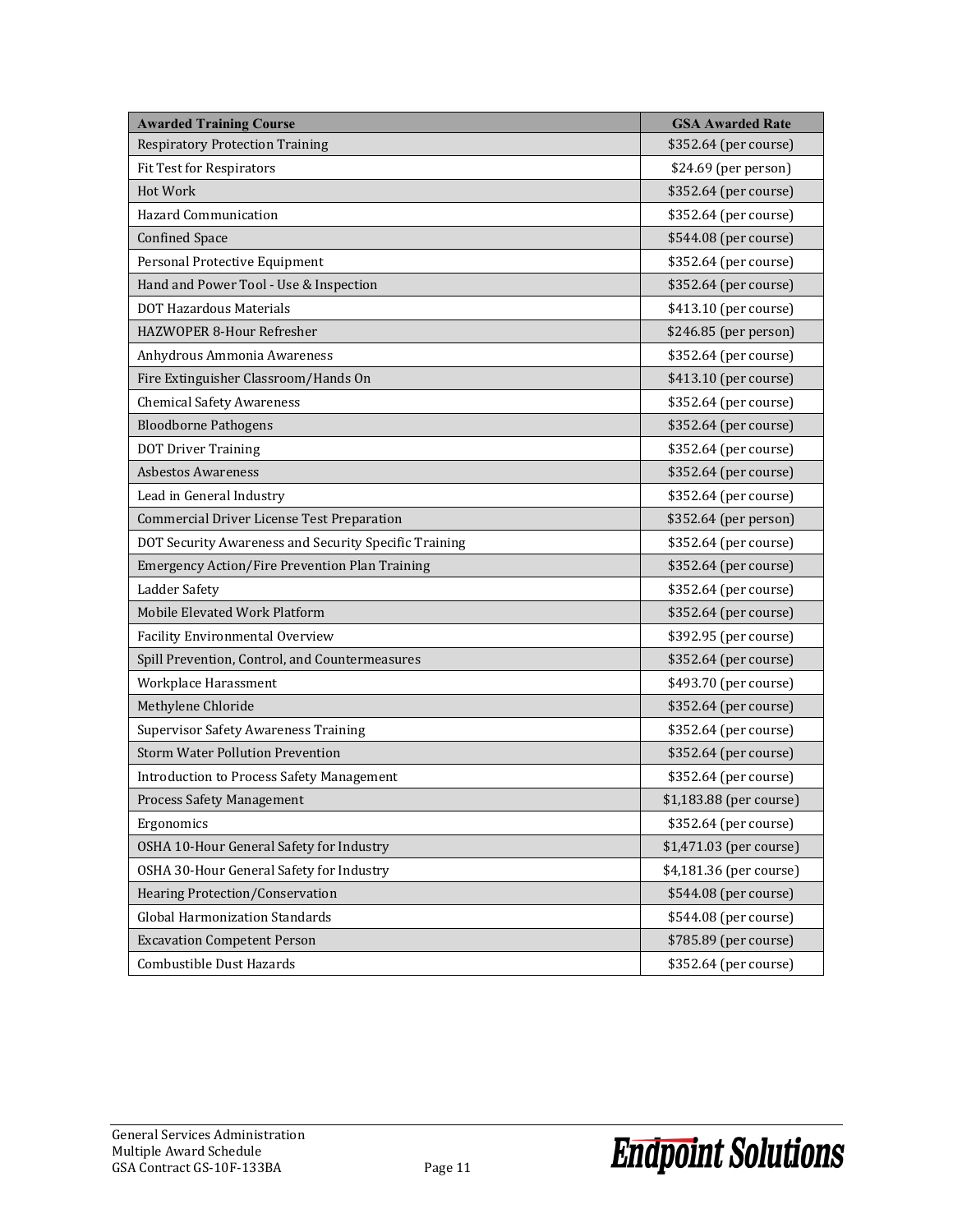### <span id="page-13-0"></span>**6.0 RATE CATEGORY DESCRIPTIONS**

The following provides additional detail for awarded labor, service, and training category descriptions.

#### <span id="page-13-1"></span>**6.1 LABOR CATEGORY DESCRIPTIONS**

Endpoint's professionals have the experience to complete a wide variety of environmental projects, and the flexibility for creative and innovative solutions at rates that are very competitive in the industry.

| Labor Category*      | <b>Education, Experience and Responsibility Minimum Requirements</b>                                                                                                                                                                                                                                                                                                                                                                               |
|----------------------|----------------------------------------------------------------------------------------------------------------------------------------------------------------------------------------------------------------------------------------------------------------------------------------------------------------------------------------------------------------------------------------------------------------------------------------------------|
| Senior Advisor       | BS degree and $30+$ years experience or advanced degree(s) and $20+$ years experience.<br>Manages the largest projects for the firm and/or serves as a recognized technical expert in<br>their field.                                                                                                                                                                                                                                              |
| Principal Consultant | Professional registration, BS degree and 10+ years experience in their field of environmental<br>consulting. Responsible for planning and design management on most complex projects for<br>firm, provides consultation and peer review to other consultants in the company. Typically an<br>officer of the company and has direct decision making authority and strategic management<br>responsibilities related to project tasks for the client. |
| Consultant IV        | Professional registration, BS degree and 20+ years experience or advanced degree(s) and 15+<br>years experience. Responsible for planning and design management on most complex<br>projects for firm, provides consultation and peer review to other consultants in the company.                                                                                                                                                                   |
| Consultant III       | Professional registration, BS degree and 10+ years experience or advanced degree(s) and 7+<br>years experience. Responsible for providing expertise for large technical tasks or having<br>project responsibility for moderately complex projects for firm.                                                                                                                                                                                        |
| Consultant II        | Professional registration, BS degree and 3+ years experience or advanced degree(s) and 1+<br>years experience. Experienced in multiple technical applications and may manage portions or<br>tasks for overall project.                                                                                                                                                                                                                             |
| Consultant I         | BS or advanced degree achieved or in progress (intern) and less than 3 years experience.<br>Entry level position accountable for providing environmental consulting technical analysis<br>and reporting under direct supervision.                                                                                                                                                                                                                  |
| Technician IV        | High school diploma or tech school degree and 20+ years experience. Highest level of<br>aptitude in field and project activities, requires minimal management and provides<br>training/guidance to other technicians.                                                                                                                                                                                                                              |
| Technician III       | High school diploma or tech school degree and 10+ years experience. High level of aptitude in<br>field and project activities, requires minimal management.                                                                                                                                                                                                                                                                                        |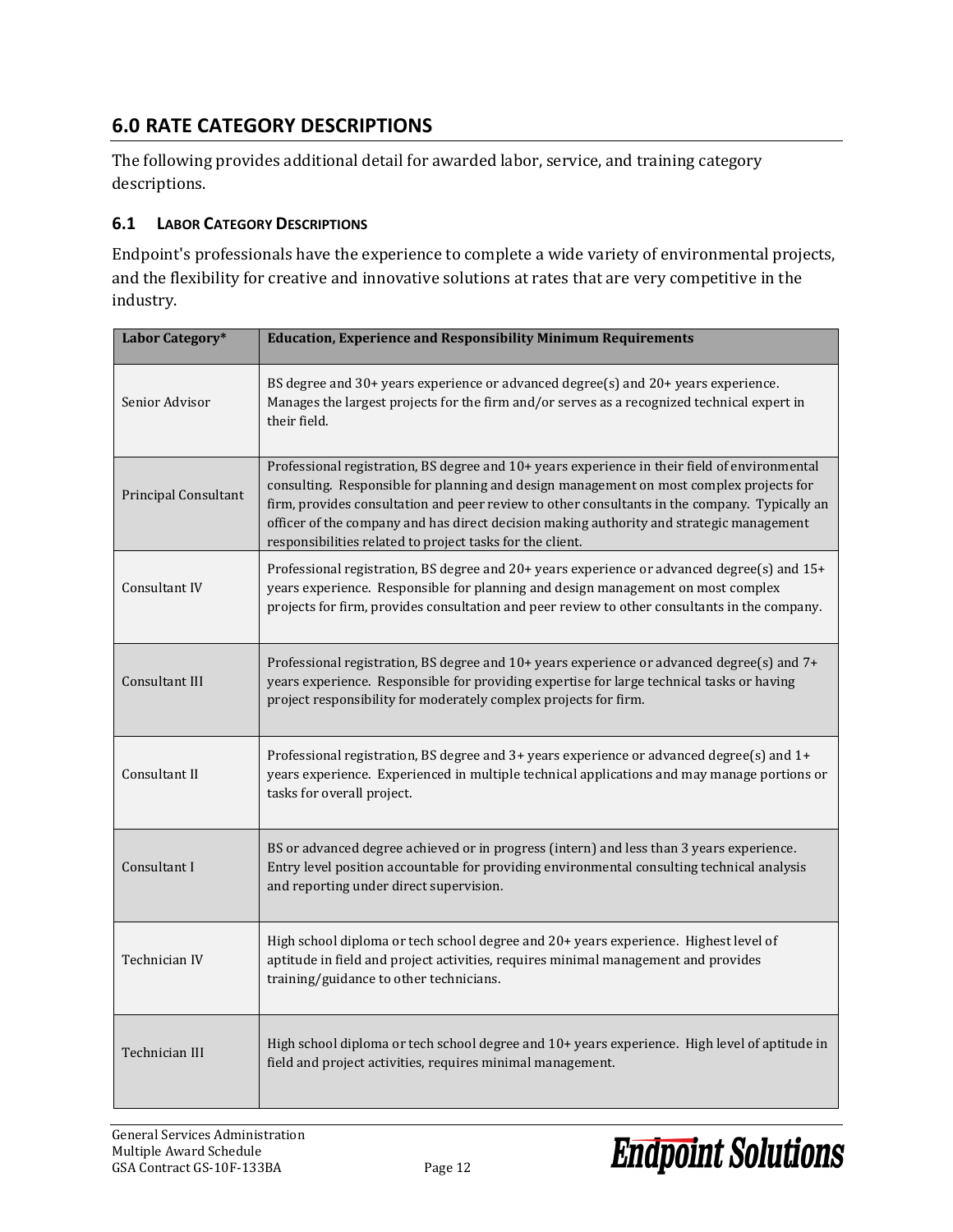| Labor Category*                        | <b>Education, Experience and Responsibility Minimum Requirements</b>                                                                                                                                                                                                        |
|----------------------------------------|-----------------------------------------------------------------------------------------------------------------------------------------------------------------------------------------------------------------------------------------------------------------------------|
| Technician II                          | High school diploma or tech school degree and 3+ years experience. Has experience in most<br>field and project activities and performs tasks under a moderate level of management.                                                                                          |
| Technician I                           | High school diploma or tech school degree and less than 3 years experience. Entry level<br>position completing specific environmental consulting field and office tasks under direct<br>supervision.                                                                        |
| CAD/GIS Specialist II                  | Associates degree in CAD, GIS or related degree and 1+ year experience. Competent in the<br>operation of the specific software package being used.                                                                                                                          |
| Administrator I                        | High school diploma or tech school degree and 1+ years experience. Performs project<br>administration duties, preparation of deliverables, and provides support to the project<br>manager.                                                                                  |
| Asbestos Supervisor                    | Applicable professional asbestos registration, high school diploma or tech school degree and<br>1+ years experience in asbestos operations. Responsible for abatement area inspection,<br>oversight, monitoring and reporting under direction of project manager.           |
| Asbestos Inspector                     | Applicable professional asbestos registration, high school diploma or tech school degree and<br>1+ years experience in asbestos operations. Responsible for asbestos identification, sample<br>plan development, sampling and reporting under direction of project manager. |
| Industrial Hygienist                   | CIH registration, BA or BS degree and 1+ years experience in industrial hygiene. Responsible<br>for assessment monitoring and reporting under direction of project manager.                                                                                                 |
| <b>Infection Control</b><br>Specialist | High school diploma or tech school degree and 3+ years experience in infections control<br>measures. Responsible for conceptual design, inspection, monitoring and reporting under<br>direction of project manager.                                                         |
| Project Manager                        | BS degree and 10+ years experience or advanced degree(s) and 7+ years experience.<br>Manages large multi-faced projects for the firm and responsible for project scope, schedule<br>and budget.                                                                             |

\* Labor categories represent minimum education and experience requirements for individuals. As a practice, Endpoint bills individuals based on the type or level of complexity of the task they are performing so clients routinely get more qualified individuals at rates for lesser experienced rate categories.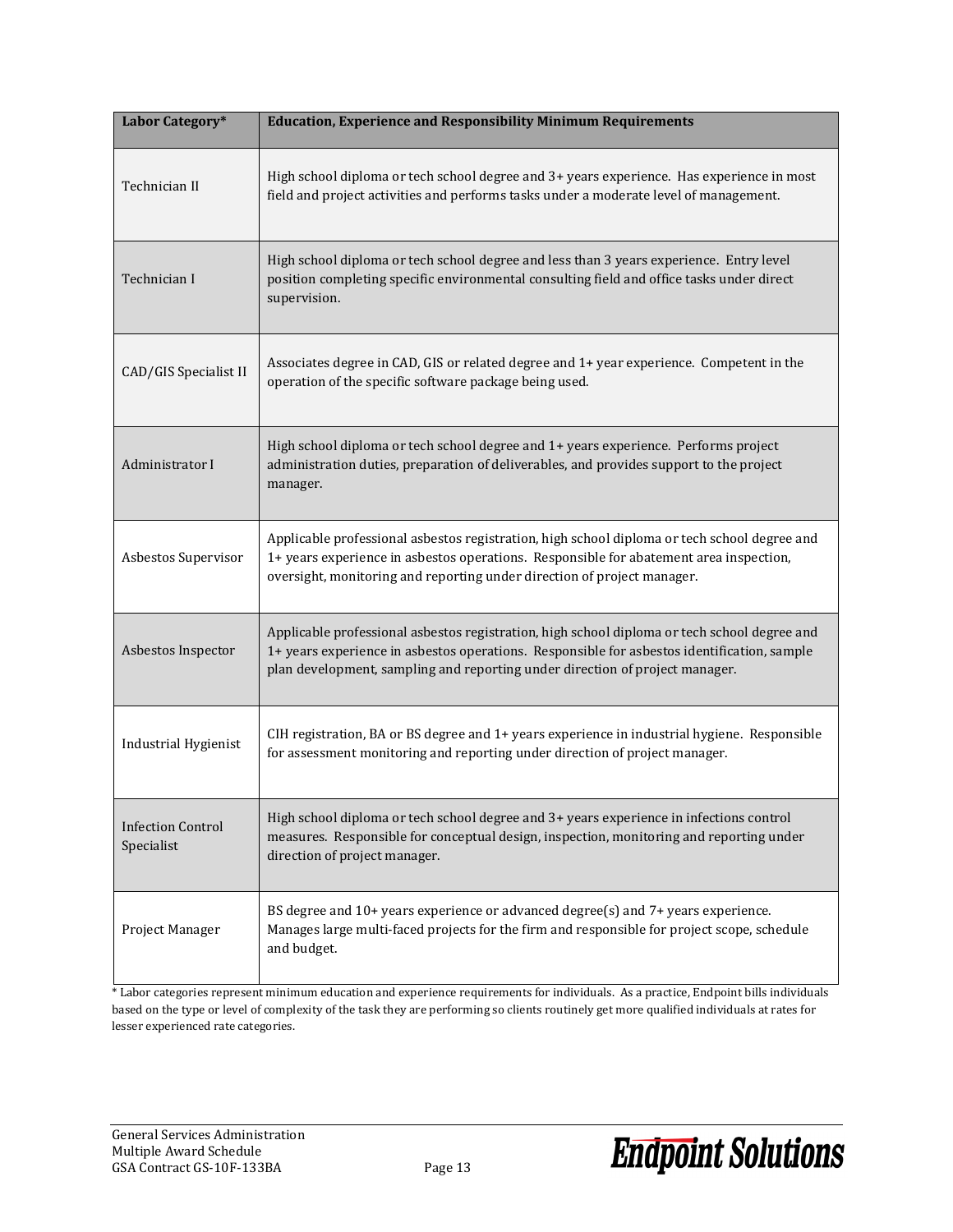#### <span id="page-15-0"></span>**6.2 SERVICE CATEGORY DESCRIPTIONS**

| Category                 | <b>Service Description</b>                                                                                                                                                                                                                                                                                                                                                                                                                                                                                                                                                                                                                                                                                                                                                                                                                                                                                                                                                                                                                                                                                                                                                                                                                                                                                                                                                                                                                                                                                                                                                                                                                                                                                                                                                                                                                                                                                                                                                                                                                                                                                                                                                                                                                                                                                                                                                                                                                                                                                                                                                                                                                                                                                                                                                                                         |
|--------------------------|--------------------------------------------------------------------------------------------------------------------------------------------------------------------------------------------------------------------------------------------------------------------------------------------------------------------------------------------------------------------------------------------------------------------------------------------------------------------------------------------------------------------------------------------------------------------------------------------------------------------------------------------------------------------------------------------------------------------------------------------------------------------------------------------------------------------------------------------------------------------------------------------------------------------------------------------------------------------------------------------------------------------------------------------------------------------------------------------------------------------------------------------------------------------------------------------------------------------------------------------------------------------------------------------------------------------------------------------------------------------------------------------------------------------------------------------------------------------------------------------------------------------------------------------------------------------------------------------------------------------------------------------------------------------------------------------------------------------------------------------------------------------------------------------------------------------------------------------------------------------------------------------------------------------------------------------------------------------------------------------------------------------------------------------------------------------------------------------------------------------------------------------------------------------------------------------------------------------------------------------------------------------------------------------------------------------------------------------------------------------------------------------------------------------------------------------------------------------------------------------------------------------------------------------------------------------------------------------------------------------------------------------------------------------------------------------------------------------------------------------------------------------------------------------------------------------|
| Phase I ESA              | Phase I ESAs performed in accordance with American Society for Testing and Materials (ASTM)<br>Standard Practice for Environmental Site Assessments: Phase I ESA Process (ASTM E 1527-05)<br>and the United States Environmental Protection Agency (USEPA) All Appropriate Inquiries (AAI)<br>rule. The Phase I ESA will focus on the potential for environmental impairment of the surface and<br>subsurface of the Site. Impairment may be due to current or past land use activities at the Site, or<br>impact from activities on surrounding properties that can be readily assessed. The scope of<br>services for the Phase I ESA will include:<br>• Performing a Site reconnaissance to visually identify recognized environmental conditions<br>(photographs will be taken and included in the report);<br>• Performing interviews with Site personnel having knowledge of current and past Site<br>operations;<br>• Conducting interviews with local fire department, municipal agencies, and adjacent property<br>owners, as deemed appropriate by the environmental professional conducting the<br>environmental assessment:<br>• Visually observing adjacent properties to the Site (if possible) so as to assist in assessing<br>current land use and the potential for impacts from these properties on the Site;<br>• Visually evaluating evidence of on-site underground storage tanks (USTs) and aboveground<br>storage tanks (ASTs);<br>• Visually evaluating evidence of potential or suspected PCBs, asbestos, or other toxic or<br>hazardous materials of significant presence on the Site;<br>• Reviewing readily available site historical information including aerial photographs, Sanborn<br>Fire Insurance Map, and topographic maps;<br>• Reviewing readily available federal and state environmental regulatory agency lists [e.g.,<br>National Priority List (NPL), State Response Action Site List, Comprehensive Environmental<br>Response Compensation Liability Information System (CERCLIS) List, Emergency Response<br>Notification System (ERNS) List, Resource Conservation and Recovery Act (RCRA) Treatment,<br>Storage, and Disposal (TSD) Facilities List, and Leaking Underground Storage Tank (LUST) List]<br>to assess whether the site and adjacent properties within an appropriate minimum search<br>distance are on these lists. The approximate minimum search distance shall be 1.0 mile for NPL<br>and RCRA TSD lists; and,<br>• Preparing a summary report for the Site.<br>Scope does not include a chain-of-title search or lien search. In addition, this scope does not<br>include assessment for ASTM out-of-scope environmental risks such as asbestos containing<br>materials (ACM), lead-based paint (LBP), lead in drinking water, radon or wetlands. |
| <b>Regulatory Agency</b> | Scope includes obtaining and reviewing environmental documents maintained by a regulatory                                                                                                                                                                                                                                                                                                                                                                                                                                                                                                                                                                                                                                                                                                                                                                                                                                                                                                                                                                                                                                                                                                                                                                                                                                                                                                                                                                                                                                                                                                                                                                                                                                                                                                                                                                                                                                                                                                                                                                                                                                                                                                                                                                                                                                                                                                                                                                                                                                                                                                                                                                                                                                                                                                                          |
| <b>File Review</b>       | agency pertaining to historical activities at a Phase I ESA site.                                                                                                                                                                                                                                                                                                                                                                                                                                                                                                                                                                                                                                                                                                                                                                                                                                                                                                                                                                                                                                                                                                                                                                                                                                                                                                                                                                                                                                                                                                                                                                                                                                                                                                                                                                                                                                                                                                                                                                                                                                                                                                                                                                                                                                                                                                                                                                                                                                                                                                                                                                                                                                                                                                                                                  |

#### <span id="page-15-1"></span>**6.3 TRAINING COURSE DESCRIPTIONS**

| Item                                               | <b>Description</b>                                                                                                             |  |  |
|----------------------------------------------------|--------------------------------------------------------------------------------------------------------------------------------|--|--|
| Title: NFPA 70E for Qualified Electrical Employees | This course is intended to provide employees with an                                                                           |  |  |
| Duration: 2.5 Hours                                | overall understanding of the current requirements of<br>National Fire Protection Association (NFPA) 70E, including:            |  |  |
| Class Size (max.): 10                              | A review of the standard                                                                                                       |  |  |
|                                                    | Methods to calculate arc flash boundaries and<br>٠<br>determining associated requirements for personal<br>protective equipment |  |  |
|                                                    | Safe Electrical Practices                                                                                                      |  |  |
|                                                    | Learn how NFPA 70E requirements affect your<br>٠<br>facility and personnel                                                     |  |  |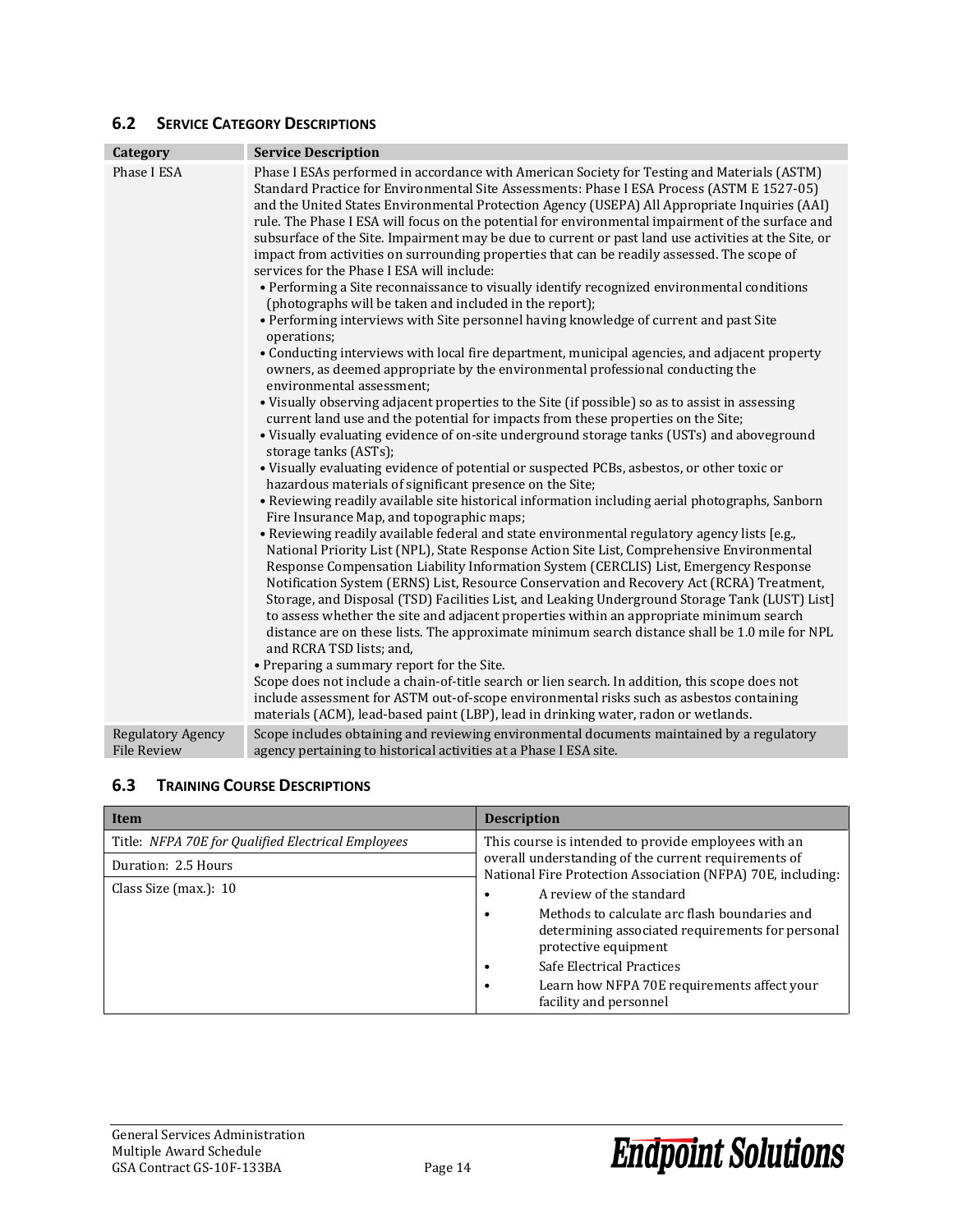| <b>Item</b>                                        | <b>Description</b>                                                                                                                                                                 |
|----------------------------------------------------|------------------------------------------------------------------------------------------------------------------------------------------------------------------------------------|
| Title: Unqualified Electrical                      | During this course, we will discuss the hazards of                                                                                                                                 |
| Duration: 45 Minutes                               | electricity and how to prevent exposure to electrical<br>hazards. Unqualified employees will be able to understand                                                                 |
| Class Size (max.): 10                              | the hazards of electricity, identify common electrical                                                                                                                             |
|                                                    | hazards, and follow safe work practices around electrical<br>equipment.                                                                                                            |
| Title: Lockout/Tagout - Authorized Employees       | Training for both authorized and affected employees who                                                                                                                            |
| Duration: 1 Hour                                   | actively participate in the lockout/tagout of energized<br>equipment. Participants will get up to date classroom                                                                   |
| Class Size (max.): 10                              | training on lockout/tagout procedures and facility-specific<br>program requirements. Class is composed of up to one (1)<br>hour of classroom presentation training and final quiz. |
| Title: Lockout/Tagout - Affected Employees         | This course is for employees who are impacted by                                                                                                                                   |
| Duration: 45 Minutes                               | lockout/tagout activities in their work areas. Participants<br>will receive up to date general awareness classroom                                                                 |
| Class Size (max.): 10                              | training on lockout/tagout procedures and relevance to                                                                                                                             |
|                                                    | facility specific activities. Class is composed of 45 minutes<br>of classroom presentation and final quiz.                                                                         |
| Title: RCRA Hazardous Waste Training               | This course is required for both large and small quantity                                                                                                                          |
| Duration: 45 Minutes                               | generators of hazardous waste. It covers generator types,<br>waste definitions, manifesting, labeling, land disposal                                                               |
| Class Size (max.): 10                              | restriction notifications, waste storage, contingency plan                                                                                                                         |
|                                                    | requirements and generator requirements. Trained<br>personnel will be able to prevent, reduce and control risks                                                                    |
|                                                    | to human health and the environment associated with                                                                                                                                |
|                                                    | generating and managing hazardous waste.                                                                                                                                           |
| Title: Elevated Work                               | During the Elevated work course, we will discuss how to<br>recognize and minimize fall hazards. The focus of training                                                              |
| Duration: 1.5 Hours                                | will include:                                                                                                                                                                      |
| Class Size (max.): 10                              | General requirements for fall protection<br>$\bullet$                                                                                                                              |
|                                                    | A review of fall hazards in the work area<br>Procedures for erecting, maintaining,                                                                                                 |
|                                                    | disassembling, and inspecting fall protection<br>systems                                                                                                                           |
|                                                    | Use, operation, and limitations of fall protection                                                                                                                                 |
|                                                    | systems                                                                                                                                                                            |
| Title: Powered Electrical Trucks (Forklifts, etc.) | This training provides employees with information and<br>training on fork lift use in their work area including:                                                                   |
| Duration: 1 Hour                                   | Introduction to Occupational Safety & Health<br>$\bullet$                                                                                                                          |
| Class Size (max.): 10                              | Administration regulations on forklift operations                                                                                                                                  |
|                                                    | Proper techniques for safe forklift operation<br>$\bullet$                                                                                                                         |
|                                                    | Hazards associated with forklift operations<br>٠<br>Skill assessment<br>$\bullet$                                                                                                  |
|                                                    |                                                                                                                                                                                    |
|                                                    | This class is composed of 45 minutes of classroom                                                                                                                                  |
|                                                    | presentation followed by 15 minutes of individual hands-<br>on skill assessment.                                                                                                   |
|                                                    |                                                                                                                                                                                    |
|                                                    | Note: New drivers will require hands on instruction and<br>practice time in addition to the 1 hour.                                                                                |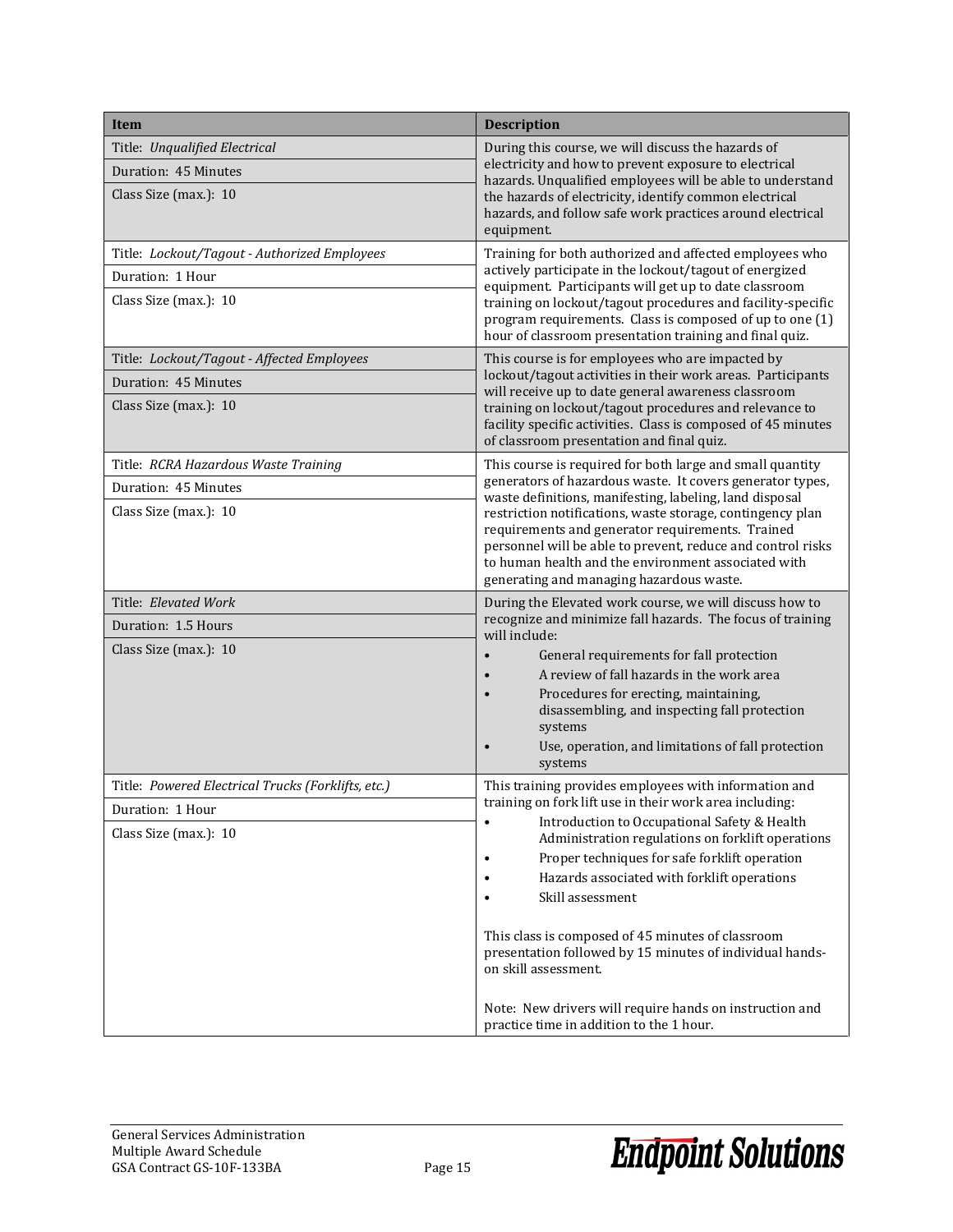| <b>Item</b>                                                           | <b>Description</b>                                                                                                                                                                                                                                                                                                                                                                                                                                                                                                                                         |  |
|-----------------------------------------------------------------------|------------------------------------------------------------------------------------------------------------------------------------------------------------------------------------------------------------------------------------------------------------------------------------------------------------------------------------------------------------------------------------------------------------------------------------------------------------------------------------------------------------------------------------------------------------|--|
| Title: Respiratory Protection Training                                | This course is intended to provide employees with the                                                                                                                                                                                                                                                                                                                                                                                                                                                                                                      |  |
| Duration: 45 Minutes                                                  | knowledge they need to protect against chemical<br>exposure in the workplace. Personnel will learn about the                                                                                                                                                                                                                                                                                                                                                                                                                                               |  |
| Class Size (max.): 10                                                 | different types of respiratory protection, how and why<br>specific respirators are selected, requirements for annual<br>fit testing and why it is performed, how to conduct a field<br>test to ensure the seal fits correctly, as well as<br>requirements for cleaning and storing their respirator.                                                                                                                                                                                                                                                       |  |
| Title: Fit Test for Respirators                                       | Qualitative test to ensure proper fit of respiratory                                                                                                                                                                                                                                                                                                                                                                                                                                                                                                       |  |
| Duration: 10 Minutes                                                  | protection.                                                                                                                                                                                                                                                                                                                                                                                                                                                                                                                                                |  |
| Class Size (max.): 1                                                  | Note: Fit testing to be performed in conjunction with the<br>Respiratory Protection Training Course.                                                                                                                                                                                                                                                                                                                                                                                                                                                       |  |
| Title: <i>Hot Work</i>                                                | Course for employees performing any activities which                                                                                                                                                                                                                                                                                                                                                                                                                                                                                                       |  |
| Duration: 45 Minutes<br>Class Size (max.): 10                         | may provide a source of ignition that could cause a fire or<br>explosion (i.e. welding, cutting, grinding, etc.). Topics<br>covered include:                                                                                                                                                                                                                                                                                                                                                                                                               |  |
|                                                                       | Requirements for performing Hot Work<br>Hot Work hazard recognition & control<br>Utilizing a Hot Work Permit<br>Personal Protective Equipment (PPE)<br>requirements<br>Fire Watch responsibilities                                                                                                                                                                                                                                                                                                                                                         |  |
| Title: Hazard Communication                                           | The objective for this course is to introduce employees to                                                                                                                                                                                                                                                                                                                                                                                                                                                                                                 |  |
| Duration: 45 Minutes<br>Class Size (max.): 10                         | the hazards of working with or around hazardous<br>chemicals. The training covers the six basic parts of the<br>hazcom standard such as written hazcom program,<br>hazardous chemical inventory, material safety data sheets<br>(MSDS), container labeling, employee training and non-<br>routine tasks. Course content includes the following:<br>Information on interpreting chemical labels and<br>$\bullet$                                                                                                                                            |  |
|                                                                       | <b>MSDSs</b><br>Acute and chronic health effects of hazardous<br>٠<br>chemicals to which employees may be exposed                                                                                                                                                                                                                                                                                                                                                                                                                                          |  |
|                                                                       | Safe handling of chemicals<br>$\bullet$                                                                                                                                                                                                                                                                                                                                                                                                                                                                                                                    |  |
|                                                                       | Selection and use of protective equipment                                                                                                                                                                                                                                                                                                                                                                                                                                                                                                                  |  |
| Title: Confined Space<br>Duration: 2.5 Hours<br>Class Size (max.): 10 | The course will address the hazards associated with<br>confined spaces and outline the duties and<br>responsibilities of a confined space entry team (entrant,<br>attendant, entry supervisor). It will also review<br>procedures for establishing emergency rescue and plan<br>development as well as helping teams to differentiate<br>between a Permit-Required confined space and a Non-<br>Permit-Required confined space. The course is comprised<br>of 90 minutes of classroom instruction and 1 hour of<br>hands-on demonstration and instruction. |  |
| Title: Personal Protective Equipment                                  | General training covering personal protective equipment<br>(PPE) requirements for the protection of the head, eyes                                                                                                                                                                                                                                                                                                                                                                                                                                         |  |
| Duration: 45 Minutes<br>Class Size (max.): 10                         | and face, hands and arms, feet, and body. Training will<br>focus on:<br>Eliminating/Reducing Hazards<br>$\bullet$<br>Maintenance and care of PPE                                                                                                                                                                                                                                                                                                                                                                                                           |  |
|                                                                       | Proper fitting instructions<br>٠                                                                                                                                                                                                                                                                                                                                                                                                                                                                                                                           |  |
|                                                                       | Limitations of protective equipment<br>٠                                                                                                                                                                                                                                                                                                                                                                                                                                                                                                                   |  |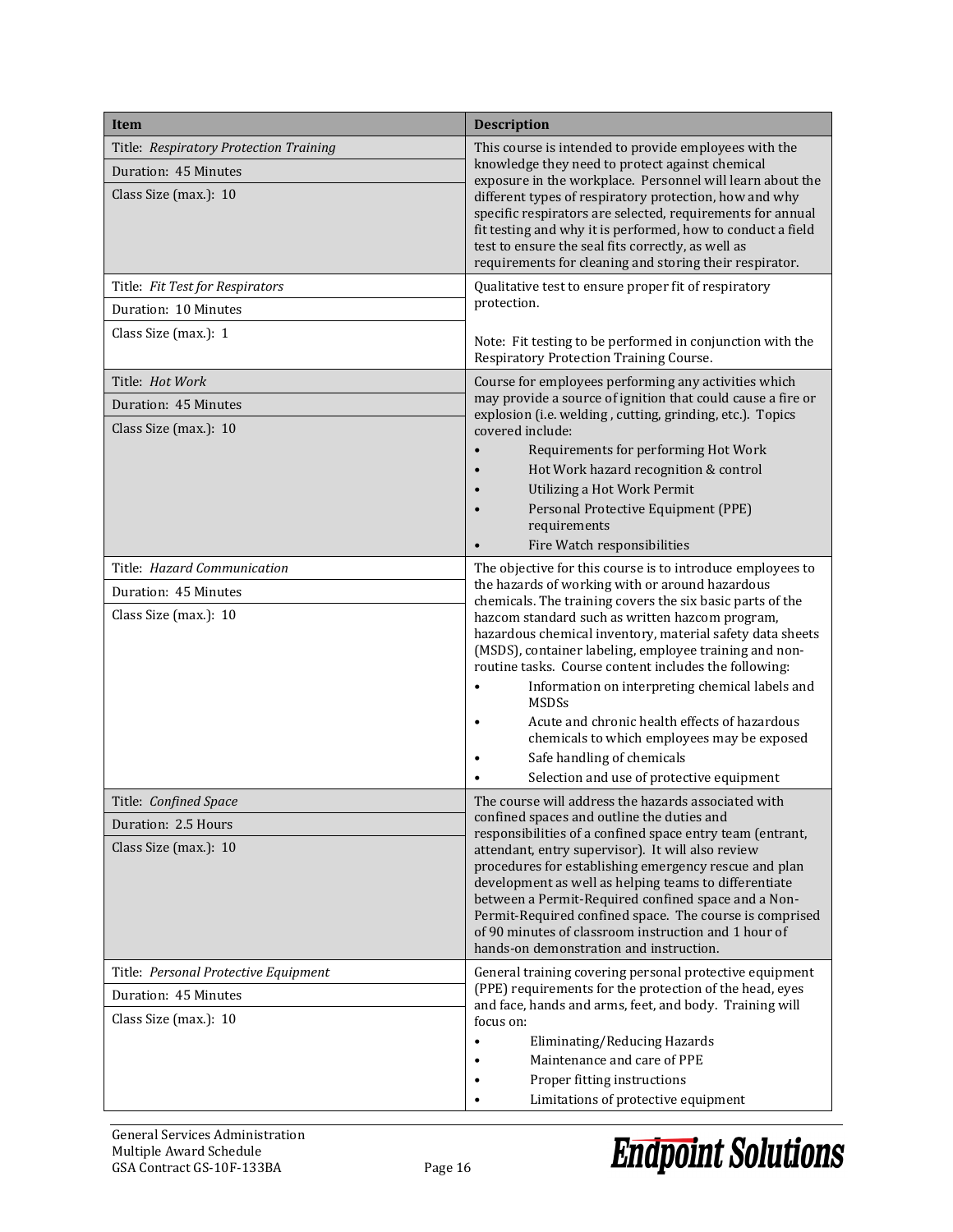| <b>Item</b>                                   | <b>Description</b>                                                                                                                                                                                                                                                                                                                                                                                                                                                                                                                                                                                                      |  |  |
|-----------------------------------------------|-------------------------------------------------------------------------------------------------------------------------------------------------------------------------------------------------------------------------------------------------------------------------------------------------------------------------------------------------------------------------------------------------------------------------------------------------------------------------------------------------------------------------------------------------------------------------------------------------------------------------|--|--|
| Title: Hand and Power Tool - Use & Inspection | This course provides information to employees on<br>reducing hazards associated with the use of hand and                                                                                                                                                                                                                                                                                                                                                                                                                                                                                                                |  |  |
| Duration: 45 Minutes<br>Class Size (max.): 10 | power tools, including:<br>How to inspect and maintain tools - protection<br>from objects that fall/fly/splash, harmful<br>dusts/fumes/mists, and electrical hazards such as frayed<br>or damaged electrical cords, hazardous connections and<br>improper grounding<br>Selection of tools<br>Electrical/grounding requirements<br>Guarding                                                                                                                                                                                                                                                                              |  |  |
| Title: DOT Hazardous Materials                | This course provides information on how to properly                                                                                                                                                                                                                                                                                                                                                                                                                                                                                                                                                                     |  |  |
| Duration: 1-1.5 Hours                         | handle and prepare hazardous materials or wastes for<br>shipping including:                                                                                                                                                                                                                                                                                                                                                                                                                                                                                                                                             |  |  |
| Class Size (max.): 10                         | How to use the Hazardous Materials Shipping<br>$\bullet$<br>Table in 49 CFR Part 172.101<br>How to complete shipping papers and manifests<br>$\bullet$<br>Determining the correct hazard class and<br>choosing the appropriate label<br>Placarding<br>Emergency response information                                                                                                                                                                                                                                                                                                                                    |  |  |
| Title: HAZWOPER 8-Hour Refresher              | Occupational Safety & Health Administration's                                                                                                                                                                                                                                                                                                                                                                                                                                                                                                                                                                           |  |  |
| Duration: 8 Hours                             | HAZWOPER (Hazardous Waste Operations and<br>Emergency Response) Standard applies to five (5) distinct                                                                                                                                                                                                                                                                                                                                                                                                                                                                                                                   |  |  |
| Class Size (max.): 10                         | levels of response to a hazmat incident by employees. This<br>includes any employees who are exposed or potentially<br>exposed to hazardous substances/wastes and who are<br>engaged in one of the following operations:<br>Clean-up operations (either voluntary or<br>mandated) at waste sites or remediation sites<br>Corrective actions involving clean-up operations<br>at Resource Conservation & Recovery Act<br>(RCRA) sites or work at a RCRA permitted<br>treatment, storage & disposal (TSD) Facility<br>Emergency response mitigation/clean-up<br>operations for releases of hazardous<br>substances/wastes |  |  |
| Title:  Anhydrous Ammonia Awareness           | This course is intended for facilities that have ammonia                                                                                                                                                                                                                                                                                                                                                                                                                                                                                                                                                                |  |  |
| Duration: 1 Hour<br>Class Size (max.): 10     | refrigeration systems that are a covered process under<br>Occupational Safety & Health Administration Process<br>Safety Management Standard. It teaches employees about<br>ammonia's properties, hazards and what to do in release<br>emergencies.                                                                                                                                                                                                                                                                                                                                                                      |  |  |
| Title: Fire Extinguisher Classroom/Hands On   | This course is for employers who provide fire                                                                                                                                                                                                                                                                                                                                                                                                                                                                                                                                                                           |  |  |
| Duration: 1.5 Hours<br>Class Size (max.): 10  | extinguishers for employee use in the workplace. The<br>training is designed to enable employees to identify the<br>different classes of fires and to know what to do in case of<br>a fire. Fire hazards, preparing for emergency actions, fire<br>triangle and different types of extinguishers are discussed.<br>This class includes hands-on use of an extinguisher in<br>fighting a small fire.                                                                                                                                                                                                                     |  |  |
| Title: Chemical Safety Awareness              | This course covers chemical compatibility and segregation                                                                                                                                                                                                                                                                                                                                                                                                                                                                                                                                                               |  |  |
| Duration: 1 Hour                              | requirements for personnel who routinely work with<br>several different classes of chemicals such as in                                                                                                                                                                                                                                                                                                                                                                                                                                                                                                                 |  |  |
| Class Size (max.): 10                         | laboratories or quality control, testing, etc.                                                                                                                                                                                                                                                                                                                                                                                                                                                                                                                                                                          |  |  |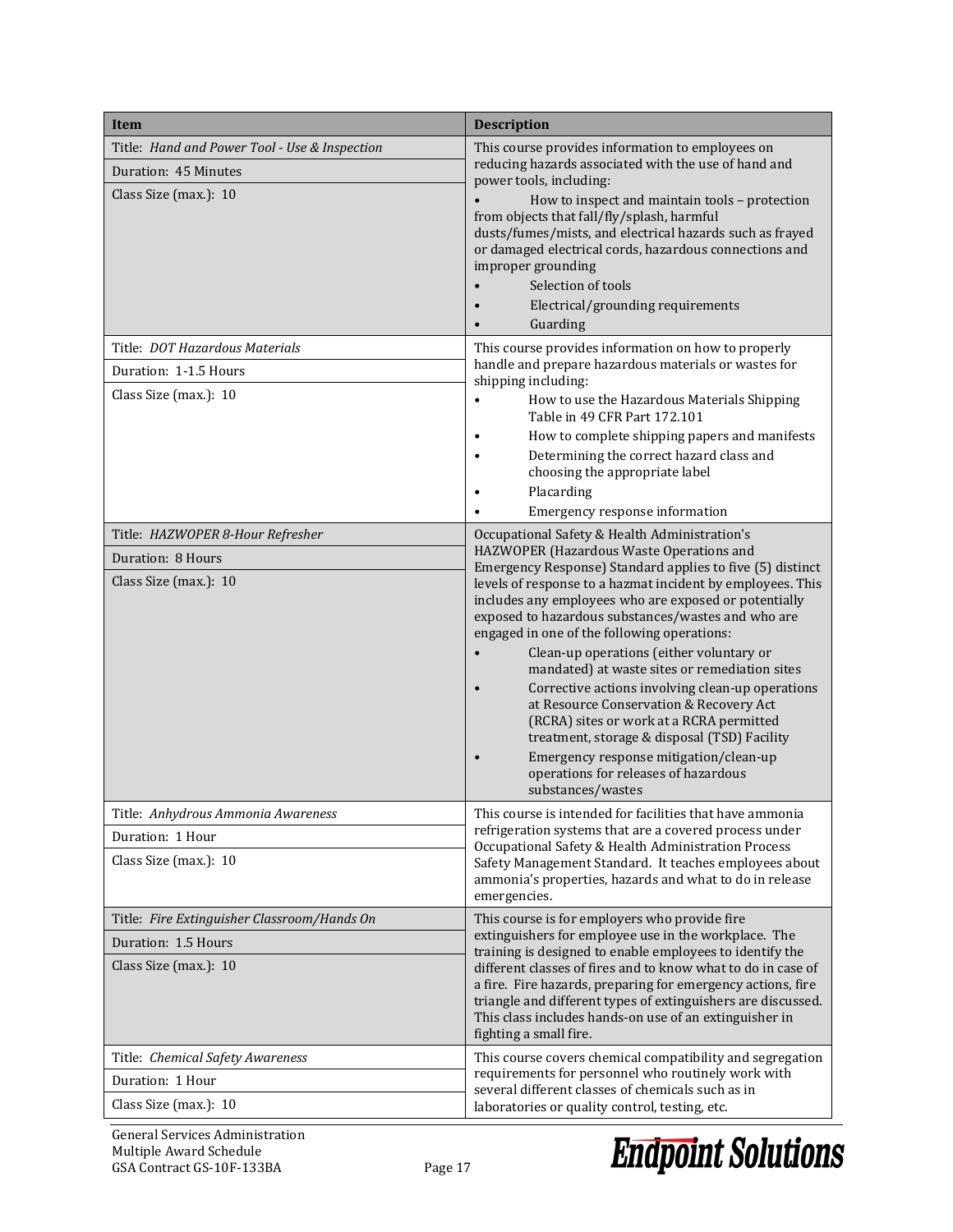| <b>Item</b>                                                     | <b>Description</b>                                                                                                                                                                                                                                                                                                                                                              |  |
|-----------------------------------------------------------------|---------------------------------------------------------------------------------------------------------------------------------------------------------------------------------------------------------------------------------------------------------------------------------------------------------------------------------------------------------------------------------|--|
| Title: Bloodborne Pathogens                                     | This course is intended to inform employees of the                                                                                                                                                                                                                                                                                                                              |  |
| Duration: 1 Hour                                                | bloodborne pathogens requirements such as written<br>program, employee exposure determination, exposure                                                                                                                                                                                                                                                                         |  |
| Class Size (max.): 10                                           | control methods, exposure response actions, post-<br>exposure follow-up, hazard communication and<br>recordkeeping.                                                                                                                                                                                                                                                             |  |
| Title: DOT Driver Training                                      | This course covers the Federal Motor Carrier Safety<br>Regulations for Commercial Drivers License drivers.<br>Logbooks, hours of service, sobriety, defensive driving,<br>aggressive driving, commercial motor vehicle inspection<br>and repair.                                                                                                                                |  |
| Duration: 1 Hour                                                |                                                                                                                                                                                                                                                                                                                                                                                 |  |
| Class Size (max.): 10                                           |                                                                                                                                                                                                                                                                                                                                                                                 |  |
| Title: Asbestos Awareness                                       | This course is intended for employees/occupants of a                                                                                                                                                                                                                                                                                                                            |  |
| Duration: 1 Hour                                                | building where demolition/renovation involving Asbestos<br>Containing Materials is occurring. Participants will learn                                                                                                                                                                                                                                                           |  |
| Class Size (max.): 10                                           | what asbestos is and what its hazards are as well as see<br>some typical abatement activities.                                                                                                                                                                                                                                                                                  |  |
| Title: Lead in General Industry                                 | This course provides employees and managers with the                                                                                                                                                                                                                                                                                                                            |  |
| Duration: 1 Hour                                                | requirements of the General Industry lead standard such<br>as hazard communication, determining employee                                                                                                                                                                                                                                                                        |  |
| Class Size (max.): 10                                           | exposures, medical monitoring, work practices and<br>engineering controls, and recordkeeping.                                                                                                                                                                                                                                                                                   |  |
| Title: Commercial Driver License Test Preparation               | Endpoint will provide a Commercial Driver Licensed                                                                                                                                                                                                                                                                                                                              |  |
| Duration: 1 Hour                                                | (CDL)-licensed person to your Facility to perform a mock<br>examination of your employee(s) in preparation of taking                                                                                                                                                                                                                                                            |  |
| Class Size (max.): 1                                            | the Department of Motor Vehicles CDL driving test. Pre-<br>trip inspection, driving skills and post-trip inspections are<br>covered. The student's driving skills are graded on a<br>checklist and they are issued a certificate of road test<br>upon successfully completing the mock test.                                                                                    |  |
| Title: DOT Security Awareness and Security Specific<br>Training | This course presents the security awareness module as<br>required by 49 CFR Part 172.800. Security awareness                                                                                                                                                                                                                                                                    |  |
| Duration: 1 Hour                                                | training is required anytime Department of<br>Transportation (DOT) Hazardous Materials Training is                                                                                                                                                                                                                                                                              |  |
| Class Size (max.): 10                                           | performed. Specific security training will be required for<br>employers meeting the requirements for a DOT<br>Hazardous Materials Security Plan. Topics covered<br>include: potential security threats, types of perpetrators,<br>document manipulation, and mitigative efforts to thwart<br>potential incidents.                                                               |  |
| Title: Emergency Action/Fire Prevention Plan Training           | This course provides basic information on access/egress<br>and exits needed in case of facility emergencies. The<br>requirements of an emergency action plan (evacuations,<br>alarms, procedures, and other emergencies) and fire<br>prevention plan (major fire hazards and their handling,<br>storage and control procedures, and personnel<br>responsible) are also covered. |  |
| Duration: 1 Hour                                                |                                                                                                                                                                                                                                                                                                                                                                                 |  |
| Class Size (max.): 10                                           |                                                                                                                                                                                                                                                                                                                                                                                 |  |
| Title: Ladder Safety                                            | This course teaches employees how to safely use a ladder                                                                                                                                                                                                                                                                                                                        |  |
| Duration: 1 Hour                                                | as well as prohibited actions while using a ladder.                                                                                                                                                                                                                                                                                                                             |  |
| Class Size (max.): 10                                           |                                                                                                                                                                                                                                                                                                                                                                                 |  |
| Title: Mobile Elevated Work Platform                            | This course provides information for the safe use of                                                                                                                                                                                                                                                                                                                            |  |
| Duration: 1 Hour                                                | mobile elevated work platforms such as 4-wheeled boom<br>and scissor lifts. Surface inspection, safe operation,<br>equipment inspection and fall protection are covered.                                                                                                                                                                                                        |  |
| Class Size (max.): 10                                           |                                                                                                                                                                                                                                                                                                                                                                                 |  |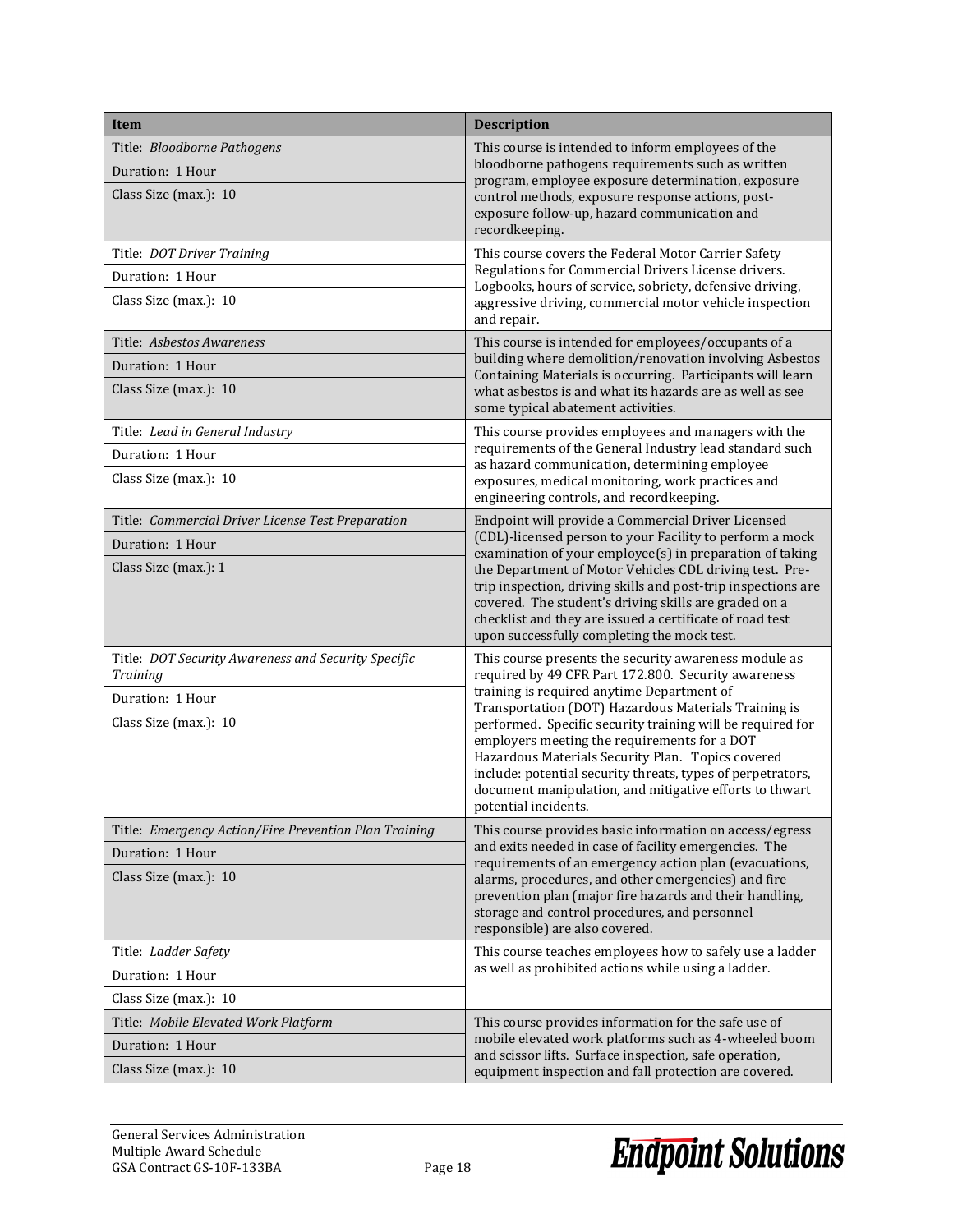| <b>Item</b>                                           | <b>Description</b>                                                                                                                                                                                                                                                                                                                                                                                                                                                                                  |  |
|-------------------------------------------------------|-----------------------------------------------------------------------------------------------------------------------------------------------------------------------------------------------------------------------------------------------------------------------------------------------------------------------------------------------------------------------------------------------------------------------------------------------------------------------------------------------------|--|
| Title: Facility Environmental Overview                | This course provides Facility personnel information about                                                                                                                                                                                                                                                                                                                                                                                                                                           |  |
| Duration: 1 Hour                                      | applicable environmental compliance regulatory<br>requirements such as air permitting, wastewater,                                                                                                                                                                                                                                                                                                                                                                                                  |  |
| Class Size (max.): 10                                 | hazardous waste and Spill Prevention Control and<br>Countermeasure.                                                                                                                                                                                                                                                                                                                                                                                                                                 |  |
| Title: Spill Prevention, Control, and Countermeasures | This course provides information on the required elements                                                                                                                                                                                                                                                                                                                                                                                                                                           |  |
| Duration: 1 Hour                                      | of the Spill Prevention, Control and Countermeasures Plan.<br>Oil and petroleum product storage, spill pathways and                                                                                                                                                                                                                                                                                                                                                                                 |  |
| Class Size (max.): 10                                 | scenarios, Facility inspections, handling practices and<br>reporting requirements are covered.                                                                                                                                                                                                                                                                                                                                                                                                      |  |
| Title: Workplace Harassment                           | This course provides information for the employee and                                                                                                                                                                                                                                                                                                                                                                                                                                               |  |
| Duration: 1 Hour                                      | supervisor alike concerning types of discrimination and<br>harassment, harassment liabilities, and effects of                                                                                                                                                                                                                                                                                                                                                                                       |  |
| Class Size (max.): 10                                 | workplace harassment on employees.                                                                                                                                                                                                                                                                                                                                                                                                                                                                  |  |
| Title: Methylene Chloride                             | This course covers the requirements of the Occupational                                                                                                                                                                                                                                                                                                                                                                                                                                             |  |
| Duration: 1 Hour                                      | Safety & Health Administration Methylene Chloride<br>Standard. Properties, routes of exposure, health effects,                                                                                                                                                                                                                                                                                                                                                                                      |  |
| Class Size (max.): 10                                 | employee protection, storage and handling, spill<br>procedures and waste disposal are covered.                                                                                                                                                                                                                                                                                                                                                                                                      |  |
| Title: Supervisor Safety Awareness Training           | This course provides information to the department                                                                                                                                                                                                                                                                                                                                                                                                                                                  |  |
| Duration: 1 Hour                                      | supervisor on how to identify unsafe conditions and acts<br>within their work area and how to correct them.                                                                                                                                                                                                                                                                                                                                                                                         |  |
| Class Size (max.): 10                                 | Emergency procedures are also covered.                                                                                                                                                                                                                                                                                                                                                                                                                                                              |  |
| Title: Storm Water Pollution Prevention               | This course provides information for Facilities required to                                                                                                                                                                                                                                                                                                                                                                                                                                         |  |
| Duration: 1 Hour                                      | implement a Storm Water Pollution Prevention Plan. Items<br>addressed include: regulatory background, stormwater                                                                                                                                                                                                                                                                                                                                                                                    |  |
| Class Size (max.): 10                                 | contaminants, storm water drainage and runoff, best<br>management practices, inspections, sampling and<br>recordkeeping.                                                                                                                                                                                                                                                                                                                                                                            |  |
| Title: Introduction to Process Safety Management      | This course provides an overview of the 14 elements of                                                                                                                                                                                                                                                                                                                                                                                                                                              |  |
| Duration: 1 Hour                                      | Occupational Safety & Health Administration's Process<br>Safety Management (PSM) Standard. The training will                                                                                                                                                                                                                                                                                                                                                                                        |  |
| Class Size (max.): 10                                 | examine a typical PSM manual and provide general<br>information on each of the 14 elements of PSM.                                                                                                                                                                                                                                                                                                                                                                                                  |  |
| Title: Process Safety Management                      | This course provides training on the 14 individual<br>elements of Occupational Safety & Health Administration's<br>Process Safety Management (PSM) Standard. The training<br>will go in depth on each of the 14 elements of PSM and<br>their specific requirements.                                                                                                                                                                                                                                 |  |
| Duration: 8 Hours                                     |                                                                                                                                                                                                                                                                                                                                                                                                                                                                                                     |  |
| Class Size (max.): 10                                 |                                                                                                                                                                                                                                                                                                                                                                                                                                                                                                     |  |
| Title: Ergonomics                                     | This course provides information on how to recognize<br>musculoskeletal disorders (MSDs) in the workplace, how to<br>gather data and evaluate MSDs, identifying engineering and<br>administrative controls, and managing healthcare for<br>MSDs.                                                                                                                                                                                                                                                    |  |
| Duration: 1 Hour                                      |                                                                                                                                                                                                                                                                                                                                                                                                                                                                                                     |  |
| Class Size (max.): 10                                 |                                                                                                                                                                                                                                                                                                                                                                                                                                                                                                     |  |
| Title: OSHA 10-Hour General Safety for Industry       | This course provides the entry-level worker with<br>information on several Occupational Safety & Health<br>Administration standards. Introduction to OSHA and<br>complaint reporting, 300 log, walking-working surfaces,<br>exit routes, emergency action/fire prevention plans,<br>electrical, PPE, hazard communication, hazardous<br>materials, material handling, machine guarding, industrial<br>hygiene, bloodborne pathogens, ergonomics, safety and<br>health program, and fall protection. |  |
| Duration: 10 Hours                                    |                                                                                                                                                                                                                                                                                                                                                                                                                                                                                                     |  |
| Class Size (max.): 10                                 |                                                                                                                                                                                                                                                                                                                                                                                                                                                                                                     |  |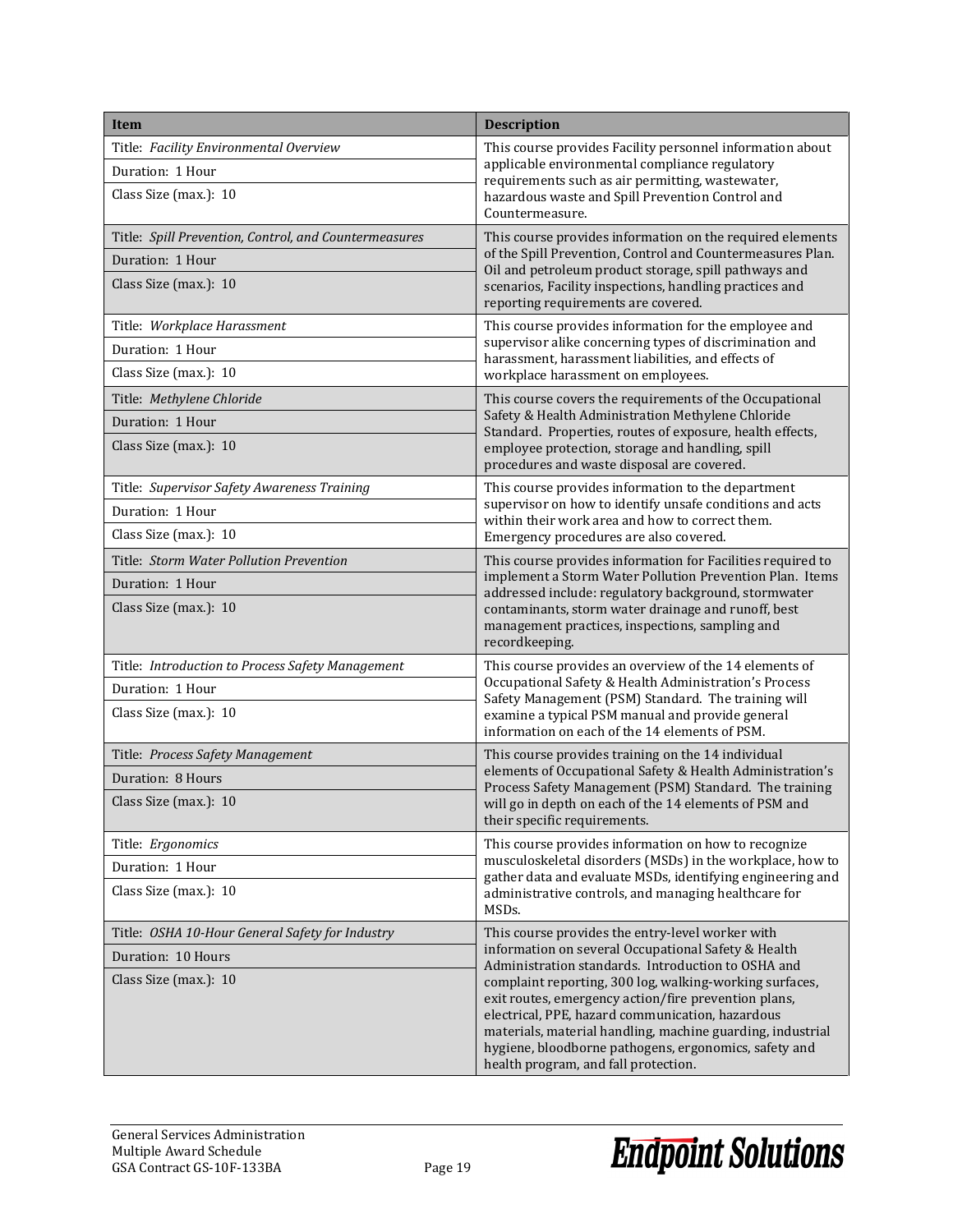| <b>Item</b>                                                                                    | <b>Description</b>                                                                                                                                                                                                                                                                                                                                                                                                                                                                                                                                                                              |  |
|------------------------------------------------------------------------------------------------|-------------------------------------------------------------------------------------------------------------------------------------------------------------------------------------------------------------------------------------------------------------------------------------------------------------------------------------------------------------------------------------------------------------------------------------------------------------------------------------------------------------------------------------------------------------------------------------------------|--|
| Title: OSHA 30-Hour General Safety for Industry<br>Duration: 30 Hours<br>Class Size (max.): 10 | This course provides supervisors and/or workers with<br>safety responsibilities information on several Occupational<br>Safety & Health Administration (OSHA) standards. Intro to<br>OSHA, Managing Safety and Health, walking and working<br>surfaces and fall protection, exit routes, emergency<br>action/fire prevention plans, electrical, PPE, hazard<br>communication, hazardous materials, material handling,<br>confined spaces, lockout-tagout, machine guarding,<br>industrial hygiene, bloodborne pathogens, ergonomics,<br>safety and health program and powered industrial trucks. |  |
| Title: Hearing Protection/Conservation<br>Duration: 1 Hour<br>Class Size (max.): 10            | This course provides information needed to comply with<br>the training requirement in Occupational Safety & Health<br>Administration's occupational noise exposure standard.<br>The effects of noise on hearing, noise levels of typical<br>sounds, warning signs of hazardous noise exposure, the<br>purpose of hearing protection, the purpose of audiometric<br>testing, and access to training and information are covered.                                                                                                                                                                 |  |
| Title: Global Harmonization Standards<br>Duration: 1 Hour<br>Class Size (max.): 10             | This course provides training in the newly established<br>Global Harmonization Standards for identification and<br>evaluation of various hazardous materials per Occupational<br>Safety & Health Administration's Hazard Communication<br>Standard. Items covered include regulatory background,<br>the new 16-part material safety data sheet format, hazard<br>pictograms and signal words and phrases.                                                                                                                                                                                       |  |
| Title: Excavation Competent Person<br>Duration: 2 Hours<br>Class Size (max.): 10               | This course provides employees working in and around<br>excavations with a working knowledge of 29 CFR 1926<br>Subpart P Excavations. Teaches correct soil testing<br>procedures and how to classify soils per the Standard.<br>Allows employees to identify hazards associated with<br>trenching and excavations and understand the different<br>types of protective systems, their use and limitations.                                                                                                                                                                                       |  |
| Title: Combustible Dust Hazards<br>Duration: 1 Hour<br>Class Size (max.): 10                   | This course provides employees working in and around<br>dust generating processes with information on combustible<br>dust hazards including awareness, mitigation and control,<br>and related standards and guidelines.                                                                                                                                                                                                                                                                                                                                                                         |  |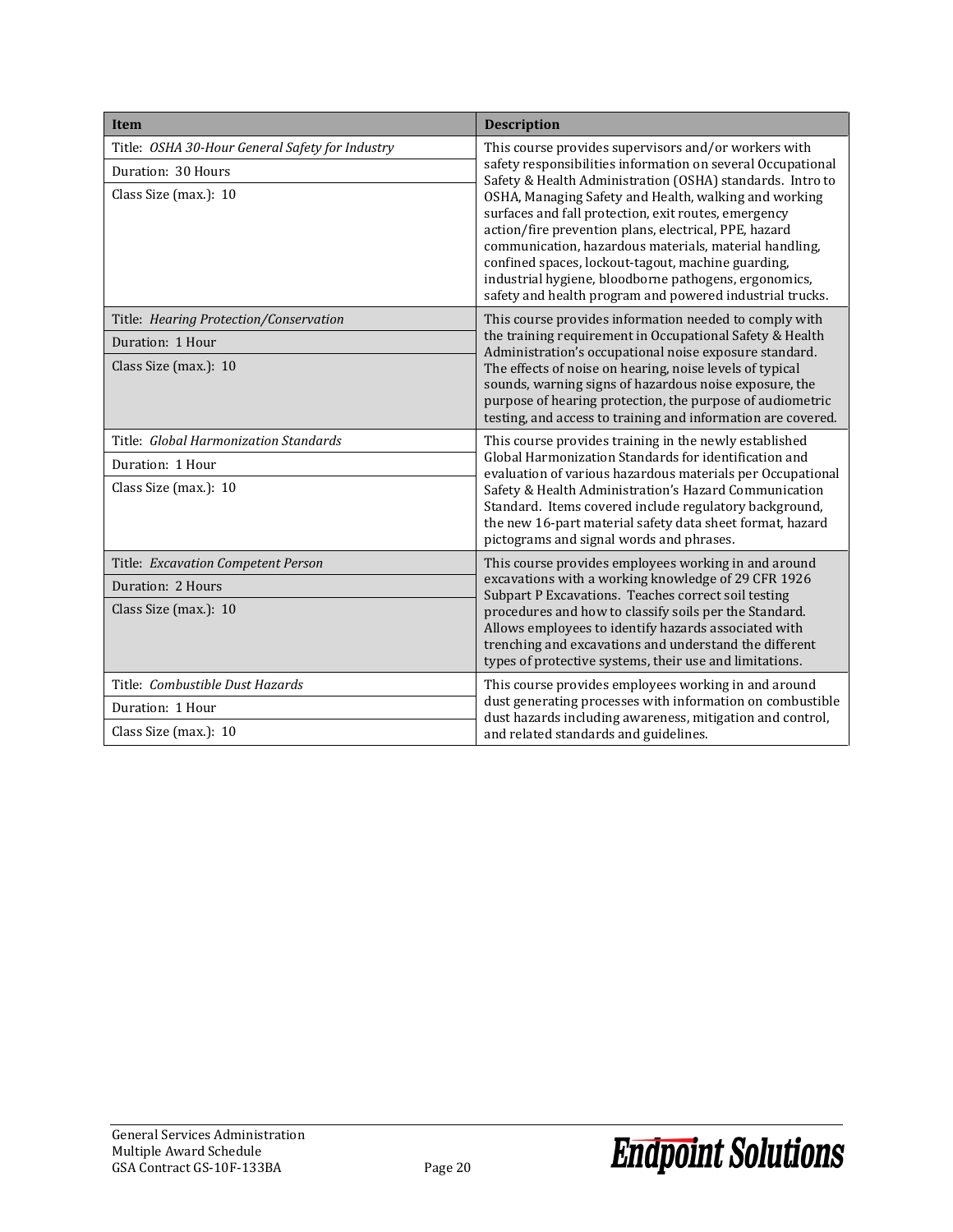### <span id="page-22-0"></span>**6.4 SERVICE CONTRACT LABOR STANDARDS (SCA) MATRIX**

The Service Contract Labor Standards, formerly the Service Contract Act (SCA), apply to this contract and it includes SCLS applicable labor categories. Labor categories and fixed price services marked with a (\*\*) in this pricelist are based on the U.S. Department of Labor Wage Determination Number(s) identified in the SCLS/SCA matrix. The prices awarded are in line with the geographic scope of the contract (i.e., nationwide).

| <b>SCLS Eligible Labor Category</b> | <b>SCLS Equivalent Code Title</b> | <b>Wage Determination No</b> |
|-------------------------------------|-----------------------------------|------------------------------|
| Technician IV                       | 30084 Engineering Technician IV   | 2015-4899                    |
| Technician III                      | 30083 Engineering Technician III  | 2015-4899                    |
| Technician II                       | 30082 Engineering Technician II   | 2015-4899                    |
| Technician I                        | 30081 Engineering Technician I    | 2015-4899                    |
| CAD/GIS Specialist II               | 30062 Drafter/CAD Operator II     | 2015-4899                    |
| Administrator I                     | 01011 Accounting Clerk I          | 2015-4899                    |